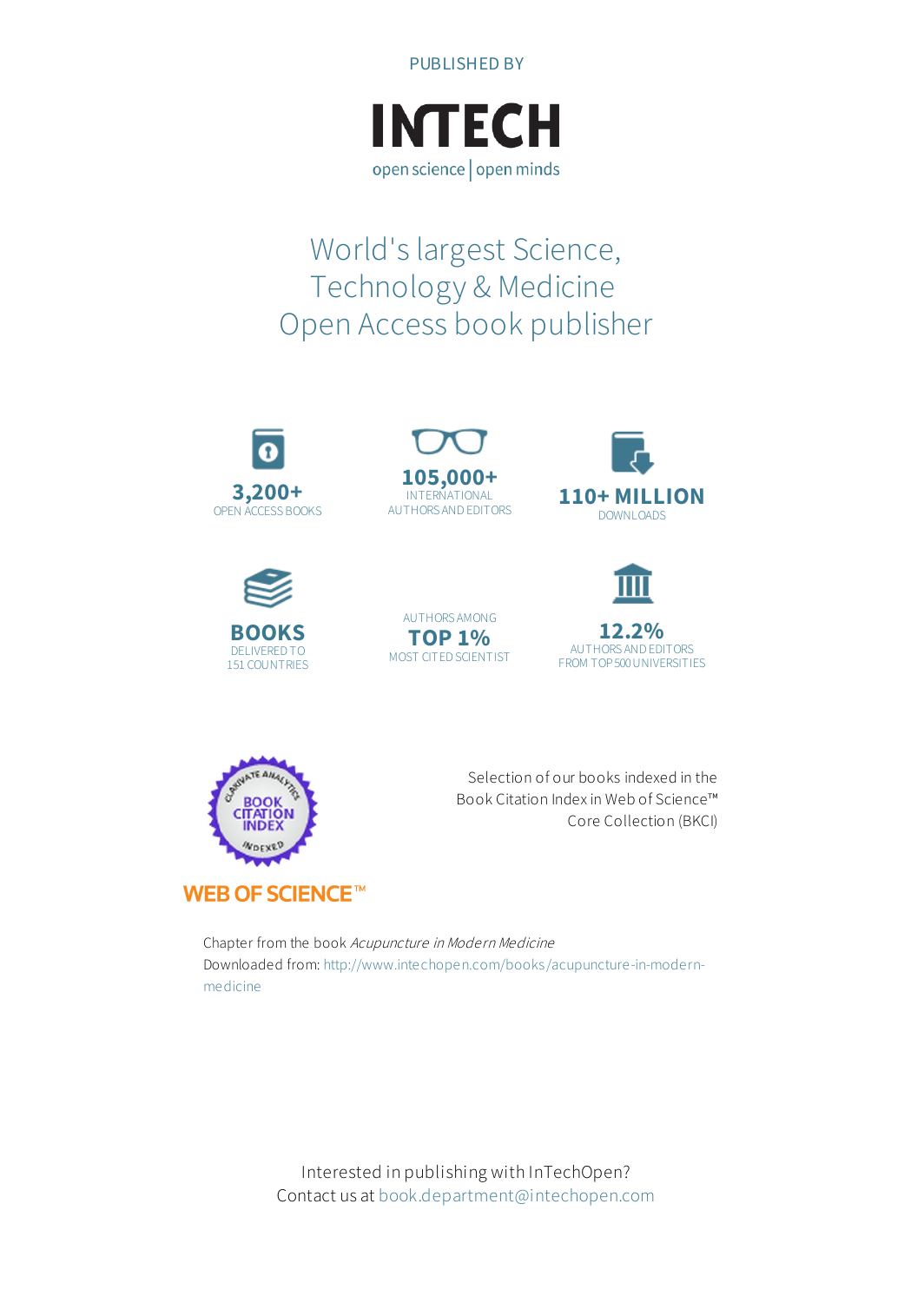# **Acupuncture in Military Medicine**

Alexandra M. York, Kevin G. Berry, Rick C. Welton, Joan A. G. Walter, Richard C. Niemtzow and Wayne B. Jonas

Additional information is available at the end of the chapter

http://dx.doi.org/10.5772/55146

# 1. Introduction

Pain treatment and management remains one of the biggest challenges to modern medicine today. A recent Centers for Disease Control and Prevention (CDC) report found that 25 percent of U.S. adults reported experiencing a full day of pain within the past 30 days and one in 10 said their pain lasted one year or more. The most common complaints were low back pain followed by migraine or severe headache and joint pain[1].

Current research efforts to understand pain mechanisms have revealed a complex picture in which the biological mechanisms of pain reach beyond the nervous system to other areas and systems associated with depression, anxiety, and sleep, areas of the mind and psyche. A recent nationwide survey found that one in five Americans say their pain has resulted in major lifestyle changes in employment, residence, or personal freedom and mobility. Participants viewed the medical community as being only partially successful in helping patients manage their pain[2].

New, multi-disciplinary approaches to pain management have been developed and many therapies exist, however the dominant component of these approaches continues to be prescription and over-the-counter medications. While the use of medications is necessary and often effective, it does present the risk of overreliance, misuse, and abuse. Over the last decade there have been a number of reviews highlighting not only a significant rise in prescription medication, but also a sharp climb in abuse particularly for those between the ages of 18-25[3].

Military medicine is faced with similar challenges to successful pain management and treatment. However, many factors such as work cycles, organizational structure, mission and patient population of the military generate unique issues when formulating a strategy for pain



© 2013 York et al.; licensee InTech. This is an open access article distributed under the terms of the Creative Commons Attribution License (http://creativecommons.org/licenses/by/3.0), which permits unrestricted use, distribution, and reproduction in any medium, provided the original work is properly cited.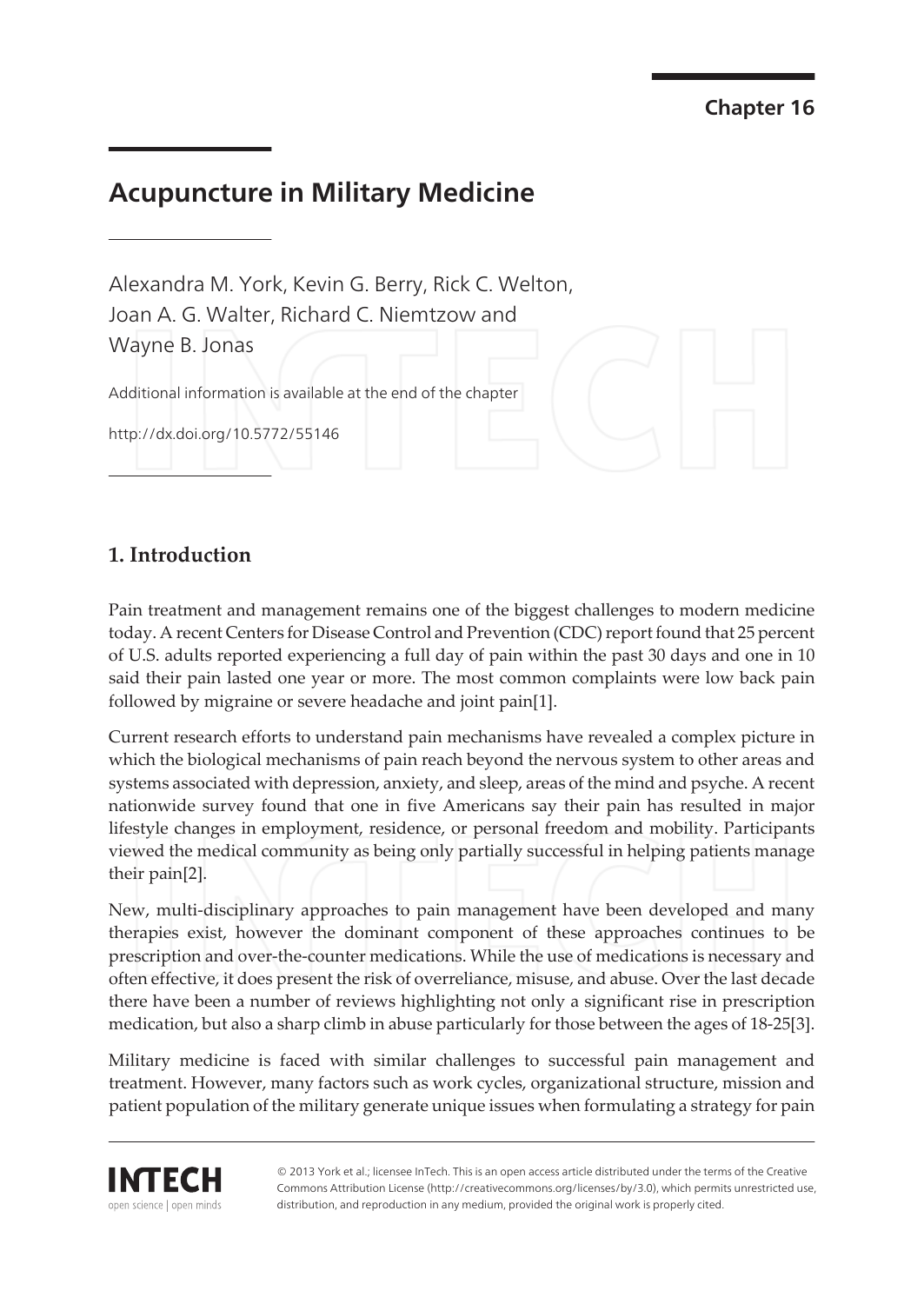management[4]. While the adequate and appropriate management of pain is a daunting issue for the military, recent engagements have put the issue of pain front and center.

The Global War on Terrorism and the wars in Iraq and Afghanistan have produced an increasing number of combat veterans returning with complex multi-trauma. Most of these injuries are caused by roadside, vehicle-mounted, and variously concealed improvised explosive devices (IEDs) that cause extensive direct and indirect concussive, blunt and projectile-induced damage. Due to significant improvements in individual body and vehicle armor, more sophisticated and responsive emergency medical and surgical care, and advanced air evacuation system capabilities, these injuries have become more survivable. In some cases, the very body armor that saves lives may contribute to head, neck, and extremity injuries, which in turn often progress to long-term disability and/or pain. Added to the physical wounds of war are the psychological and emotional sequelae associated with civilian and guerilla warfare, mass casualties and asymmetric warfare. As a result, large numbers of combat veterans experience a trauma spectrum response that includes pain, sleep and other somatic disorders, anxiety, post-traumatic stress, and other symptoms.

Due to the stigma associated with being taken out of the fight and away from their battle team, it is common for U.S. combatants to delay seeking medical help unless the injuries are significantly debilitating. It is variously reported that 15 to 20 percent of combat veterans returning without obvious physical injury have some degree of persistent mild traumatic brain injury and post-traumatic stress disorder. For others being treated for life-threatening injuries due to combat trauma, the sometimes hidden symptoms of repetitive concussive injury and combat stress are also present. These multiple overlapping injuries typically lead to chronic, more severe multi-system disorders well after the crisis of initial injury subsides. In many cases, the primary presenting problem is "depression, anxiety, or chronic pain" without other obvious physical manifestations. But upon further investigation, a profile of Wounded Warriors has been identified. These soldiers have had one or more concussive, blunt or projectile- induced injury, seek help several months to years after that injury, and describe persistent, multi-system symptoms of varying degrees and severities. This is reminiscent of "Gulf War Syndrome" or "Chronic Multi-symptom Illness" defined in the first gulf war.

All levels of the U.S. military medical departments and the Department of Defense engaged in a strategic reassessment of how to best respond to the needs of these Wounded Warriors in a way that also helped alleviate delayed deployments due to ongoing medical problems, the rising costs of medical care with fewer positive outcomes, and increasingly adverse and costly effects of drug and procedure-oriented solutions to treatment.

# 2. The pain experience in the military

To more fully understand the complexity inherent in addressing the pain caused by polytrauma it is necessary to consider how the expression of pain is dictated by a number of factors in addition to direct tissue injury. Those who have experienced pain of any kind would attest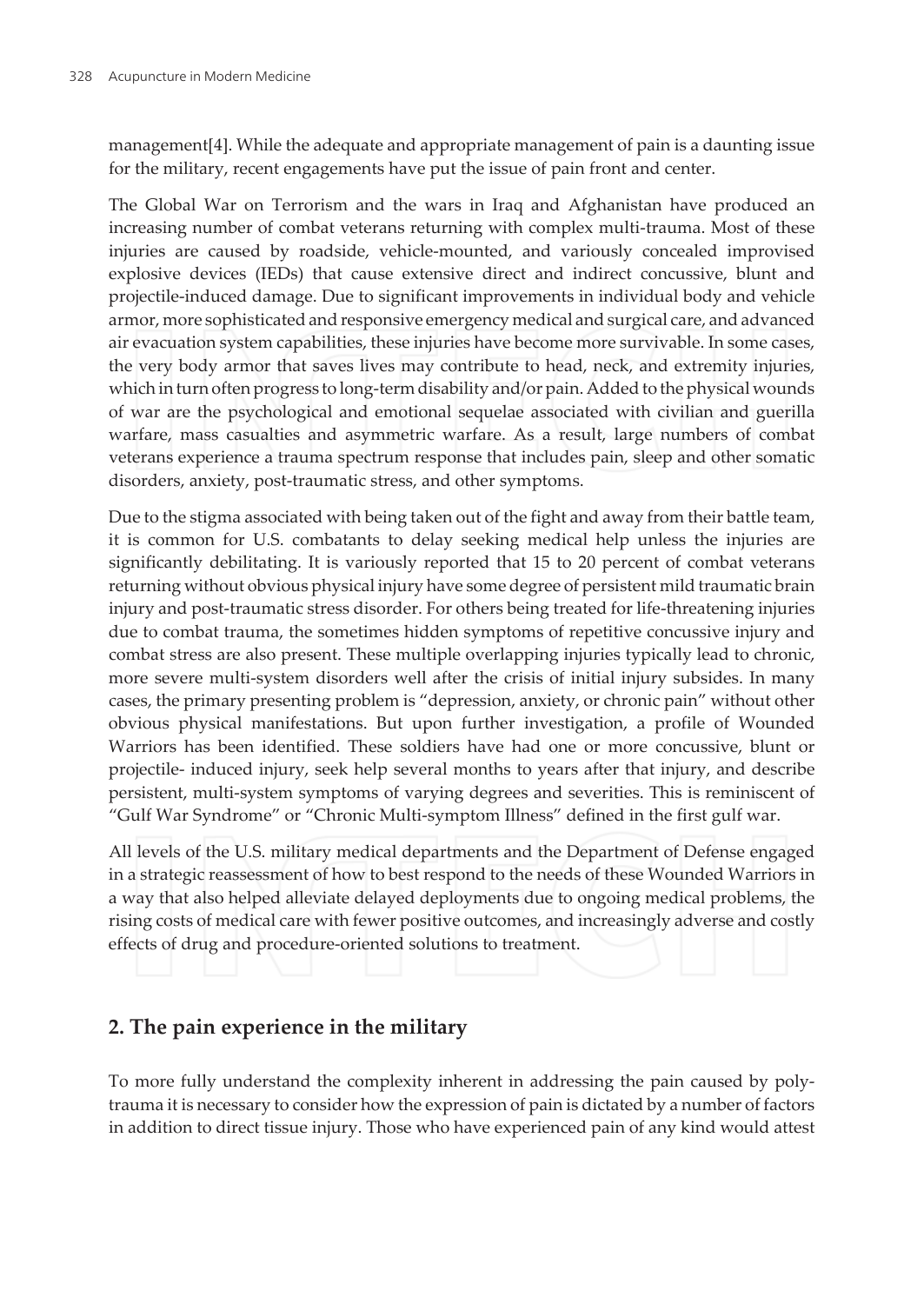it is not a pleasant experience and one they would happily do without. However from an ontogeny perspective, pain serves a preservation purpose.

The primary role of pain is aptly summarized by Nikola Grahek in his book titled "Feeling Pain and Being in Pain":

The capacity to feel pain upon harmful external stimulation or upon internal bodily damage is certainly the most precious gift bestowed on us by Mother Nature for self-protective purposes. However....when in pain, we dislike it very much, and will do anything to get rid of it or at least alleviate it, especially if the pain is intrusive or severe5. (p.7)

Grahek further explains that the pain system, at its fundamental level, can be viewed as serving two purposes - as a system of avoidance and as a system that promotes restoration or repair. As an avoidance system, pain warns us to stay clear of dangerous stimuli by assisting us in detecting the danger before any serious bodily damage befalls us. Its genius is in its preventative capacity which serves to protect and maintain survival. In instances in which damage has already occurred, the restorative system that promotes healing is facilitated by movement-limiting pain.

While typically functioning as it should - prevention and repair - the pain system has the potential to be overwhelmed. Instead of being triggered by painful stimuli, the system becomes overly sensitive to non-harmful stimuli (allodynia) or it may register an increased sensitivity to stimuli (hyperesthesia) or register pain sensation in non-damaged tissue (hyperalgesia). When this occurs, the perceived pain is no longer directly tied to the injury, and is thus maladaptive.

Recent scientific research indicates that a patient's psychological state may significantly influence their experienced pain, and that the perception of pain involves multiple factors beyond the direct physiological injury. Such factors contribute to the persistence of pain experience even after an injury has healed, and to the sensation of pain in an area devoid of any injury. Pain is now understood as a bio-psycho-social phenomenon rather than a strictly physiological one[6]. [See Gatchel for a more complete summary of the changing theories of pain]

The interplay of psycho-social factors and biology is strikingly on display in poly-trauma injuries. The persistent and chronic nature of pain associated with traumatic injuries has been well documented[7]. Additionally, there is a high incidence of concurrent Post-Traumatic Stress Disorder (PTSD), depression, and anxiety with these injuries. The overlapping and multi-component nature of traumatic injuries, both psychological and physical, has been recently characterized by Jonas et al. as war-related, trauma spectrum response (wrTSR). They propose mind-brain/body injuries, such as traumatic brain injury (TBI), are more appropriately addressed by a constellation (whole systems) view of the impact of that injury[8]:

Triggered by combined mind-brain/body injuries (MBIs), the various manifestations of wrTSR share many common pathophysiological and recovery mechanisms....environmental and/or psychosocial insult can induce a core constellation of common symptoms that includes: (1) psychological and emotional distress (e.g., depression, anxiety, or anger); (2) cognitive impairment; (3) chronic and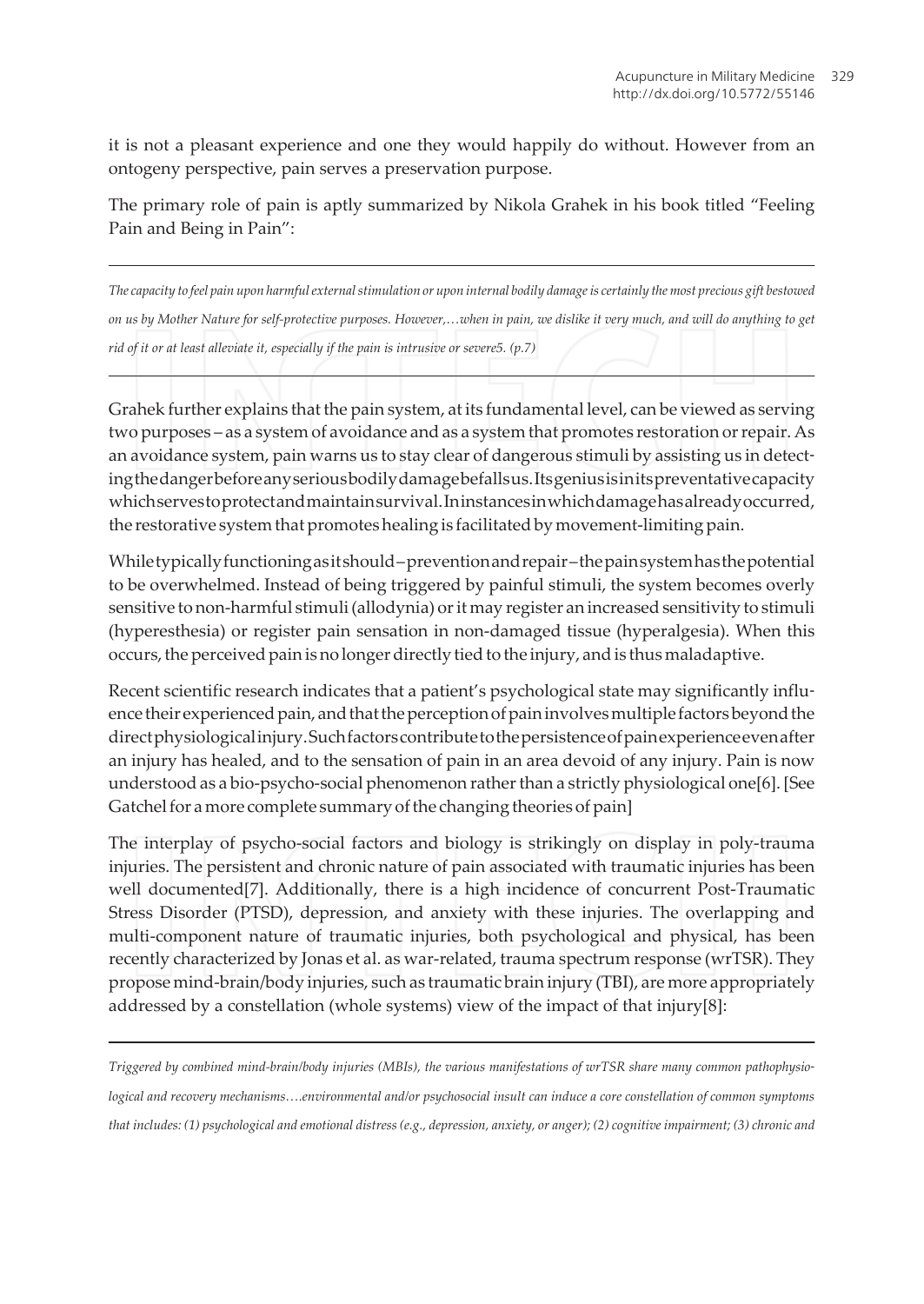often refractory pain of organic and psychosomatic origins; (4) drug/opioid desensitization (with abuse potential); and (5) somatic (sleep, appetite, sexual, and energy) dysfunction.8

The assessment of these components in complex interaction with each other and not as separate problems provides a more comprehensive picture of traumatic injury, and one that is more in line with the actual bio-psycho-social experience of the pain caused by the injury. To the extent that this is true, combat related pain has the potential to be exacerbated by the psychological aspects of war fighting. Addressing this constellation with approaches that impact them collectively will provide a more logical and likely efficient and effective framework than isolating them as "co-morbidities" each with their own specific treatments.

Combined physical, psychological, and social injury is not limited to injuries that are a result of a blast or combat. The majority of injuries from Operation Iraqi Freedom (OIF), Operation Enduring Freedom (OEF), and Operation New Dawn (OND) are not directly related to battle injuries. An evaluation of medical evacuations over the course of the nine years of OIF/OEF/OND found that most medical evacuations were not directly related to battle injuries. Instead, musculoskeletal disorders and mental disorders accounted for more than half[9]. This data is also supported by another evaluation that found non-battle injuries as the single largest category responsible for medical evacuations (approximately 36 percent) with fracture, inflammation/pain, and dislocation as the leading diagnosis. The leading body regions where the injury occurred were back, knee, and wrist/hand[10].

There is evidence suggesting that injury severity and functional recovery are similar across all groups-combat injury related to a blast exposure, injury due to combat, and injury in a noncombat zone. Not surprisingly blast exposure is associated with broader physical injuries, use of oral analgesics, and higher rates of PTSD and other psychiatric diagnoses when compared to nonblast injuries[11]. Whether blast related, combat related, or non-combat related, the majority of injuries resulting from OIF/OEF/OND are associated with psychological and social injuries that further complicate the successful management of pain regardless of its etiology.

Most clinicians and investigators find that pain, when viewed as a constellation of traumatic physical, psychological, and social injury, is quite different from that of multi-system trauma sustained in civilian circumstances and unrelated to combat operations. The additional significant family, relationship, and community factors are also aggravated as a result of the increased operational tempo of multiple combat-related deployments. The stress of repetitive deployments and rigorous training schedules even in the absence of combat-related trauma takes service members away from the family, and the family away from their normal support systems.

Initiated by combined "mind-brain-body" injury the array of wrTSR manifestations and behaviors probably share common pathophysiological and recovery mechanisms. One would therefore expect the need for an integrated, patient and family-centered, multi-disciplinary (body, mind, spirit, social, professional, and community), co-located team approach to evaluation, collaborative problem prioritization, intervention, monitoring, reconditioning, and reintegration back to military duty or to a productive civilian lifestyle.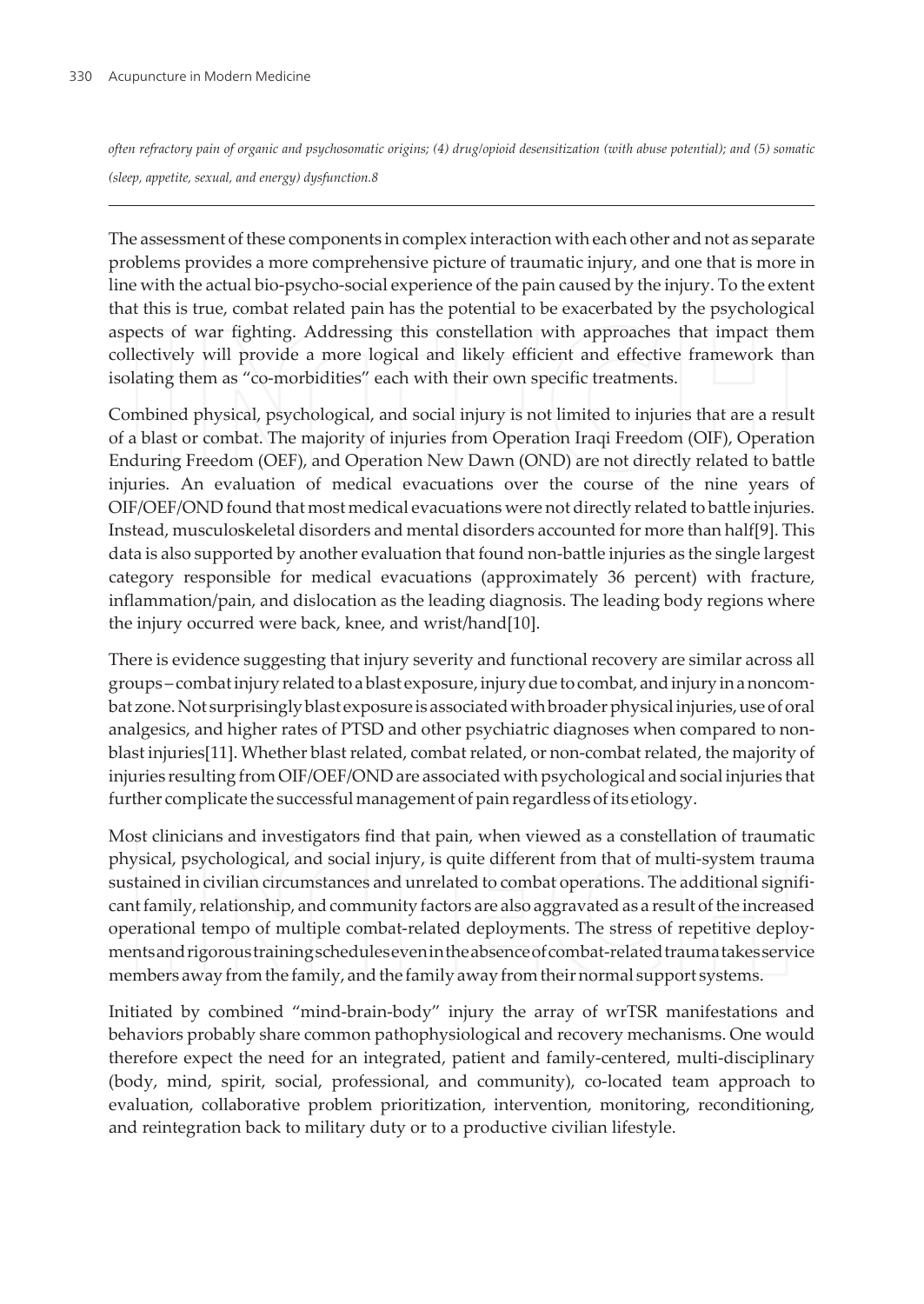However, the traditional approach to helping service members and their families recover and reintegrate into functional and meaningful military or civilian lifestyles is focused on pathology, disease and illness identification. Treatment is sought at separate medical departments and clinics (medical, mental health, and surgical specialties), military installations, and community programs. Each program independently evaluates and treats individuals (usually service and family members separately) in an asynchronous, non-integrated process. And, each typically deconstructs each separate problem affecting a particular body part or system in isolation, and prescribes a particular medication or procedure for that specific problem. Frequently these various and separately prescribed treatments interact and cause additional adverse effects. Even when chronic pain is managed as the primary problem, traditional measures focus on poly-pharmacy and localized procedures.

Although physical therapy, ultrasound, cold and heat applications, electrical stimulation, and chiropractic adjustment are applied, these modalities are usually added to a traditionally heavy medication load. This adds to the complexity of management and further increases risks of adverse or counterproductive interactions. When employed, psychological evaluations and counseling occur separately, and may add other drugs and treatments to the load.

Pharmacological agents go a long way in addressing acute pain and, when properly used, potentially preventing the development of chronic pain[12]. However, the use of pain medication comes at a high cost to the patient[13]. Recent studies and media reports have documented the risks (drug addiction, abuse, and overuse) associated with addressing the biopsycho-social manifestations of pain with a poly-pharmacological approach[14] [15]. A 2008 Department of Defense (DoD) survey of health-related behaviors among active duty personnel revealed approximately 25 percent reported abusing prescribed medications within 12 months prior to the survey. Pain relievers were reported to be the most abused medication. The report also highlighted that prescription drug abuse within the military is significantly higher than among civilians[16].

The military has recently begun to recognize the limitations and risks associated with a primarily pharmacological approach to pain and psychological injury.

"When the kids leave for school in the morning, Dad's on the couch. The pain is controlled, victory for us and medicine - we did a good job. But when the kids come home from school in the afternoon, Dad's still on the couch. Medicine is still saying it's doing its job because the pain is controlled, but this person's quality of life is probably not what they want it to be, definitely not what the spouse wants it to be, [and] not what their family wants it to be." 17

COL Galloway, Chief of Staff, U.S. Army's Pain Management Task Force

Spurred by the challenges of treating complex, overlapping physical and psychological injuries the military has begun to open the door to non-traditional approaches to pain management particularly acupuncture.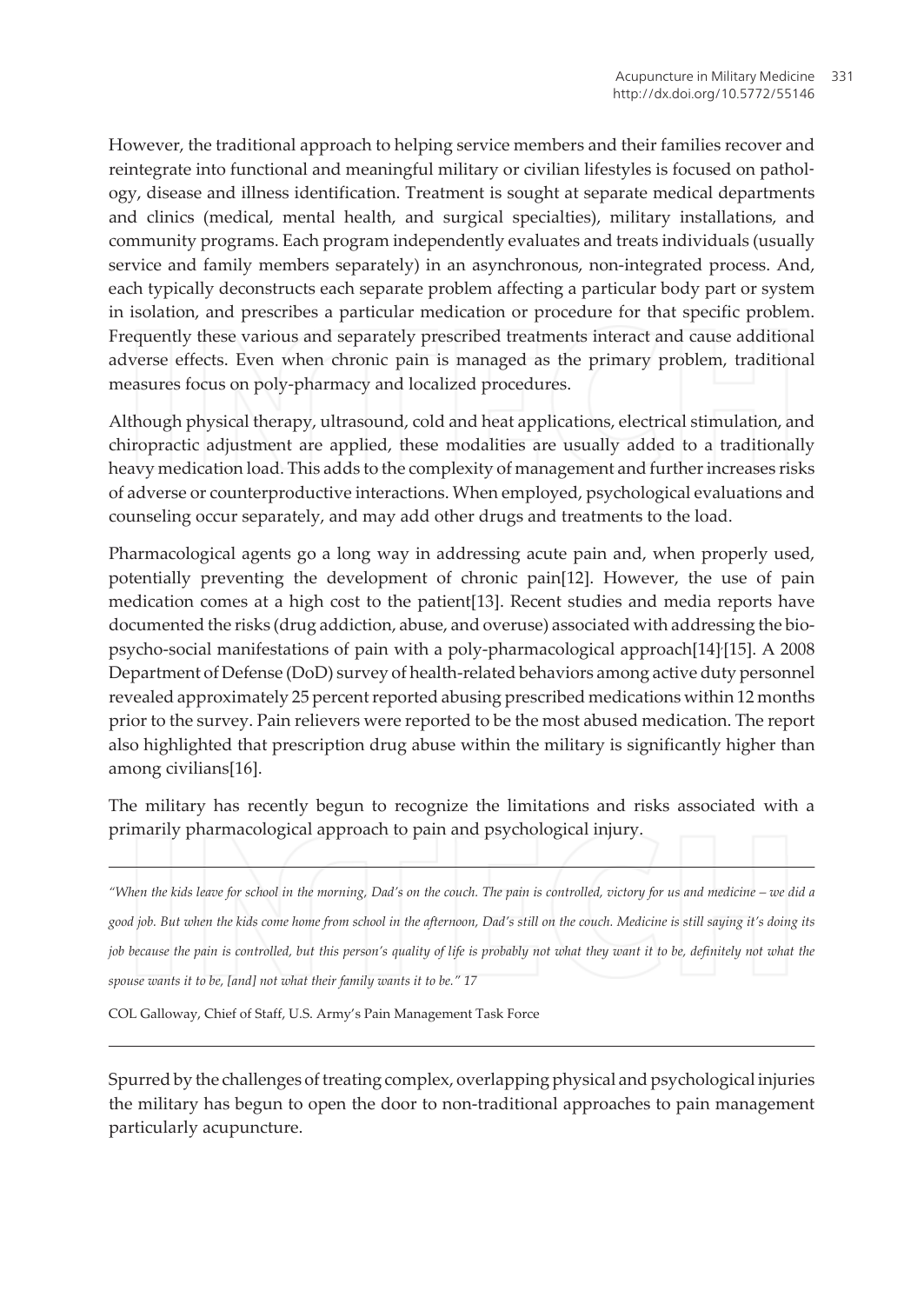#### 3. A Holistic approach to pain

Complementary and integrative (CI) therapies have existed for centuries albeit more so among consumers than the medical community. However, the shift of CI therapies from the periphery to a more mainstream position in conventional medicine began in the U.S. in the 1960s and 1970s and has continued ever since[18]. Spurred by compelling effectiveness evidence and documentation of its popularity among the public[19] CI therapies have increasingly become integrated into traditional medical care. More than other CI therapies, acupuncture has undergone a significant integration particularly as a complement to traditional pain management approaches.

The preferred use of acupuncture for pain can be explained by a number of factors including its underlying theory, evidence base, and delivery. The theory and approach of acupuncture is guided by a different underlying assumption than conventional medicine. In conventional medicine it is assumed the expression of symptoms such as pain is directly tied to a disease or dysfunction in the physiological system. However in acupuncture, all aspects of a patient – physical, psychological, symptoms, and other characteristics - are understood to contribute to a pattern of imbalance[20]:

The Chinese method is based on the idea that no single part can be understood except in its relation to the whole. A symptom, therefore, is not traced back to a cause, but is looked at as a part of a totality. If a person has a complaint or symptom, Chinese medicine wants to know how the symptom fits into the patient's entire being and behavior. Illness is situated in the context of a person's life and biography20 (p.7)

The theories that guide acupuncture are precisely what make it an ideal complement to the bio-psycho-social model of pain management. The resolution offered in an acupuncture treatment not only acknowledges the interplay of the internal and external factors involved in the manifestation of pain in the patient, but it utilizes those factors to generate a holistic, healing approach that goes beyond symptom management. Note, however, that this holistic framework means that simply adding acupuncture as another add-on, asynchronous modality in the same manner other isolated treatments are provided may not optimize its effectiveness for the entire spectrum of illness in wrTSR.

The underlying theory of acupuncture makes it an ideal candidate for inclusion into an integrative approach to pain management and the current effectiveness evidence goes even further in strengthening the justification of its integration. Over the past decade and a half there has been a significant increase in both the quantity and quality of acupuncture studies. A number of significant findings and consensus statements have confirmed and further elucidated the effectiveness of acupuncture and its mechanistic underpinnings[21] [22].

More recently a number of reviews summarizing and evaluating the evidence of acupuncture for chronic pain conditions have been conducted. A systematic review evaluating 51 randomized controlled trials (RCT) for varying pain conditions found that the majority of high-quality studies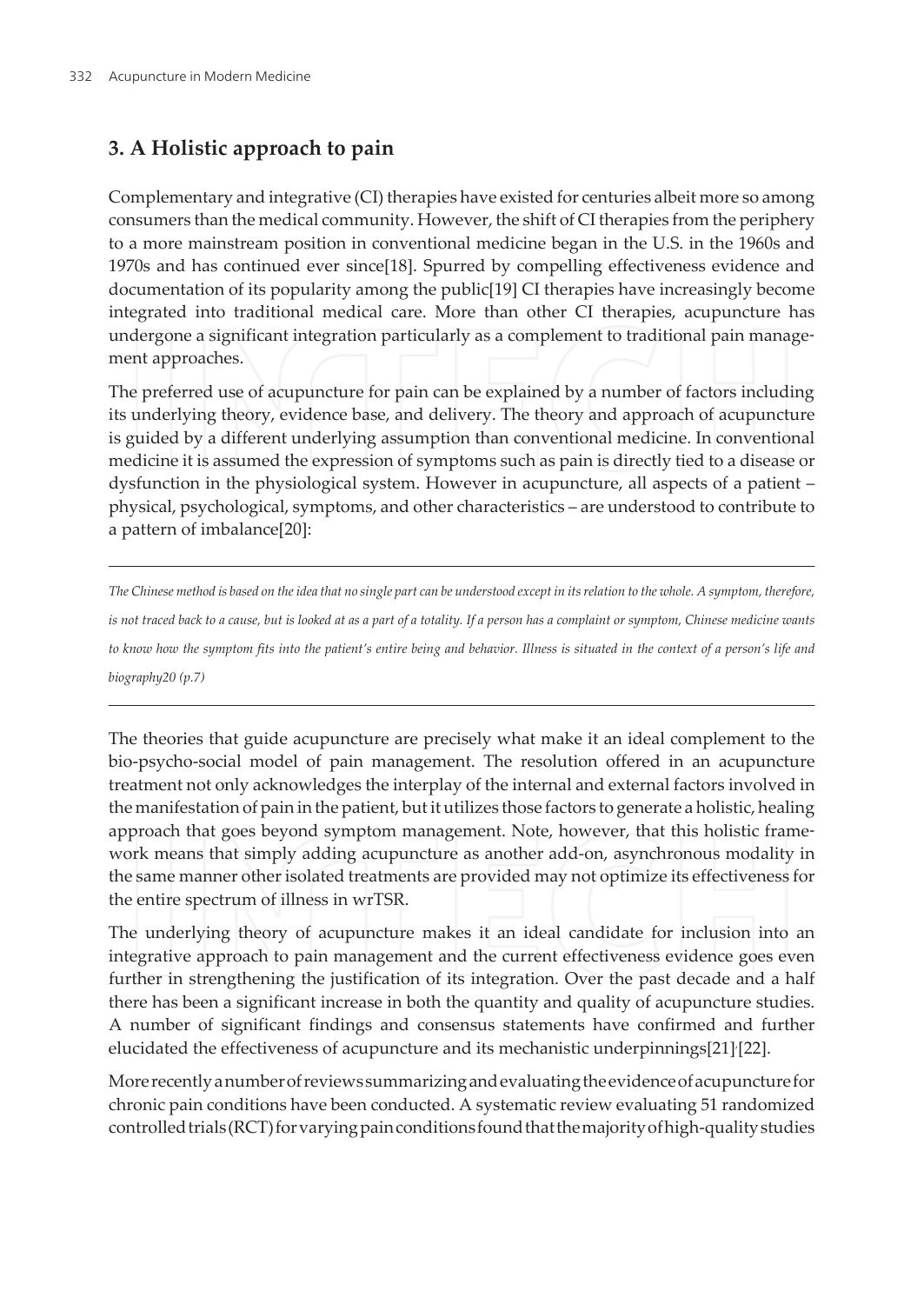that produced positive findings involved musculoskeletal pain[23]. A meta-analysis, examining systematic reviews of acupuncture for chronic pain from 2005-2008, found acupuncture to be effective for chronic osteoarthritis of the knee and headache. Improvement was maintained for both short term (defined as less than three months after randomization) and long term (three months or longer). Consistent with previous literature, the results for back pain were mixed-true acupuncture was superior to sham in the short term, but the evidence for the long term was mixed[24]. Further, a review evaluating and summarizing Cochrane reviews of acupuncture for chronic pain conditions found that four reviews concluded acupuncture was effective for neck disorders, tension-type headaches, and peripheral joint osteoarthritis[25].

While the current evidence of acupuncture for depression and anxiety remains mixed due to many factors[26] it is still regarded as a promising therapy. A number of RCTs evaluating acupuncture for generalized anxiety disorder or anxiety neurosis have demonstrated positive results[27]. Additionally acupuncture, particularly ear acupuncture, has shown benefit in addressing peri-operative anxiety[27]. Regarding depression, a recent systematic review concluded that while the quality of studies examining acupuncture for depression had improved, there was still insufficient evidence to draw a firm conclusion either in support for or against acupuncture[28]. Although the research evaluating acupuncture for PTSD is still in its infancy, the evidence so far indicates acupuncture could be very effective. In 2007 a threearm RCT comparing acupuncture to cognitive behavioral therapy (CBT) to a wait-list control found that acupuncture provided treatment effects similar to CBT that were maintained three months post-treatment. Additional studies are needed to confirm these initial findings.

A discussion of acupuncture effectiveness would not be complete without mention of the nonspecific effects of acupuncture. Much attention has been given to the fact that in many cases the effectiveness of true acupuncture has been found to be no greater than sham or placebo acupuncture. While often viewed in a negative light, this observation only serves to further illuminate the effects of acupuncture. From a reductionist, disease treatment framework, nonspecific effects are to be isolated and minimized in favor of specific effects. However from a more holistic and healing oriented framework being suggested here, they become core mechanisms to enhance and maximize – facilitating the self-healing mechanisms not associated with a single disease or illness syndrome. Acupuncture is more than the act of needle insertion. It is embedded in a ritual that includes a narrative interaction and trusting relationship between the patient and acupuncturist. This interaction and relationship have been shown to activate immune markers and specific neurotransmitters associated with symptom improvement[29]. In many cases, especially for patients with a wide spectrum of problems, as in wrTSR, these effects may be just what are needed.

Taken together, the underlying theory of acupuncture and the current evidence of its effectiveness support its inclusion into an integrative pain management strategy and the adoption of a holistic model similar to one on which it is based. The U.S. military has come to a similar determination and through a number of recent initiatives has made significant strides in integrating acupuncture into its pain management paradigms.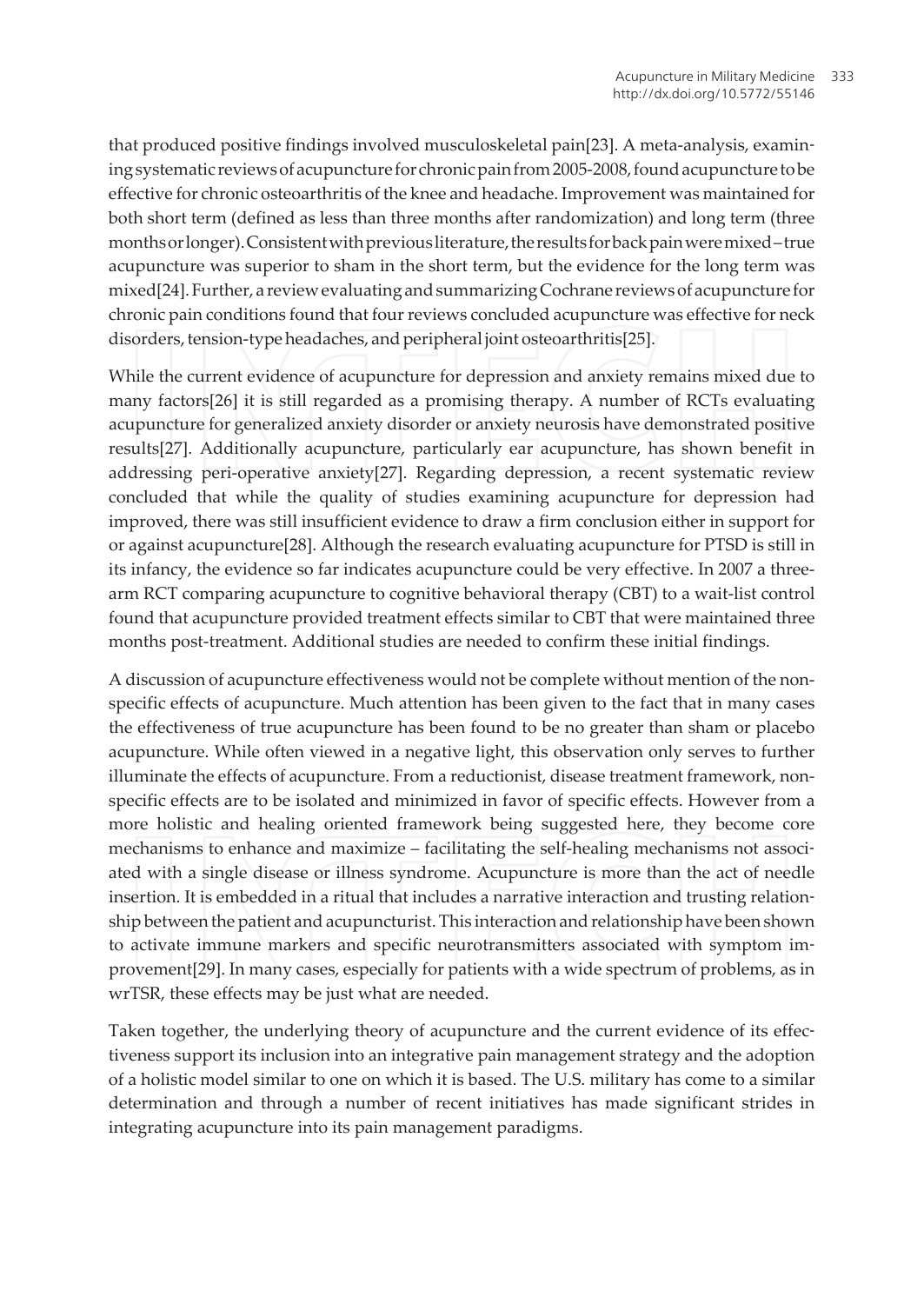# 4. Military medicine initiatives  $-$  Creating a path for integration

Each of the United States Armed Forces provides the manpower, equipment, and facilities to organize and sustain required capabilities, including health readiness, in order to maintain a ready force across a range of military operations. By doctrine the Army, Navy and Air Force are responsible for the force health protection, health service delivery, and health systems support in alignment with Department of Defense policy and guidance.[30] The Navy is the primary health readiness provider for the Marine Corps. The U.S. Coast Guard under the Department of Homeland Security is the fifth armed service and, when directed by the appropriate authority, deploys with the U.S. military. The uniformed U.S. Public Health Service supports the Coast Guard for health readiness and it receives additional support from other branches of the Department of Defense when deployed with them.

Traditionally the United States Army, Navy/Marine Corps, Air Force and Coast Guard (when assigned to the Department of Defense) have approached health readiness somewhat differently because of differences in mission capabilities, practices, and culture. In 2007 the medical departments of the armed forces, under the purview of the Assistant Secretary of Defense for Health Affairs, developed the Joint Force Health Protection Concept of Operations to improve joint war fighting capabilities.[31] This was the first time the health and medical requirements for U.S. troops irrespective of branch of service were codified.

The Department of Defense revised this policy in 2010 and 2011 expanding Joint Force Health Protection into a hierarchy of health and medical requirements documents. At the topmost level was the new overarching Health Readiness Concept of Operations policy that spelled out the optimal health service that would go "anytime, anywhere" in support of military operations consistent with the then newly expanded Military Health System Strategic Plan composed of four mission elements: casualty care and humanitarian assistance/disaster response; fit, healthy, and protected force; healthy and resilient individuals, families, and communities; education, research, and performance improvement.[30] While some capabilities critical for military medical operations are explicitly delineated, complementary and alternative medicine (CAM), integrated medicine and acupuncture are not mentioned.

In the United States and on permanent overseas bases and stations, in-garrison medical and preventive health services are generally provided to service members by their own military medical department. Under United States Code, Title 10, Chapter 55, family members, retirees, and in special cases others are entitled to receive a broad-based healthcare benefit that is part of the Defense Health Program under the policy direction of the Assistant Secretary of Defense for Health Affairs in the Military Healthcare System.

In 2011 the Department of Defense provided a medical benefit to 9.7 million people for a total cost of \$52 billion. The vast majority of the money covered the cost of actual care. In 2011, 17,476 active duty medical personnel medically supported 321,751 service members deployed overseas, and medicallyevacuated6,943 casualties including 221 amputees. "TRICARE" is the military medical system for the health care of its active and retired service members and families. The Department of Defense Health Service Delivery Concept of Operations describes an ability "to build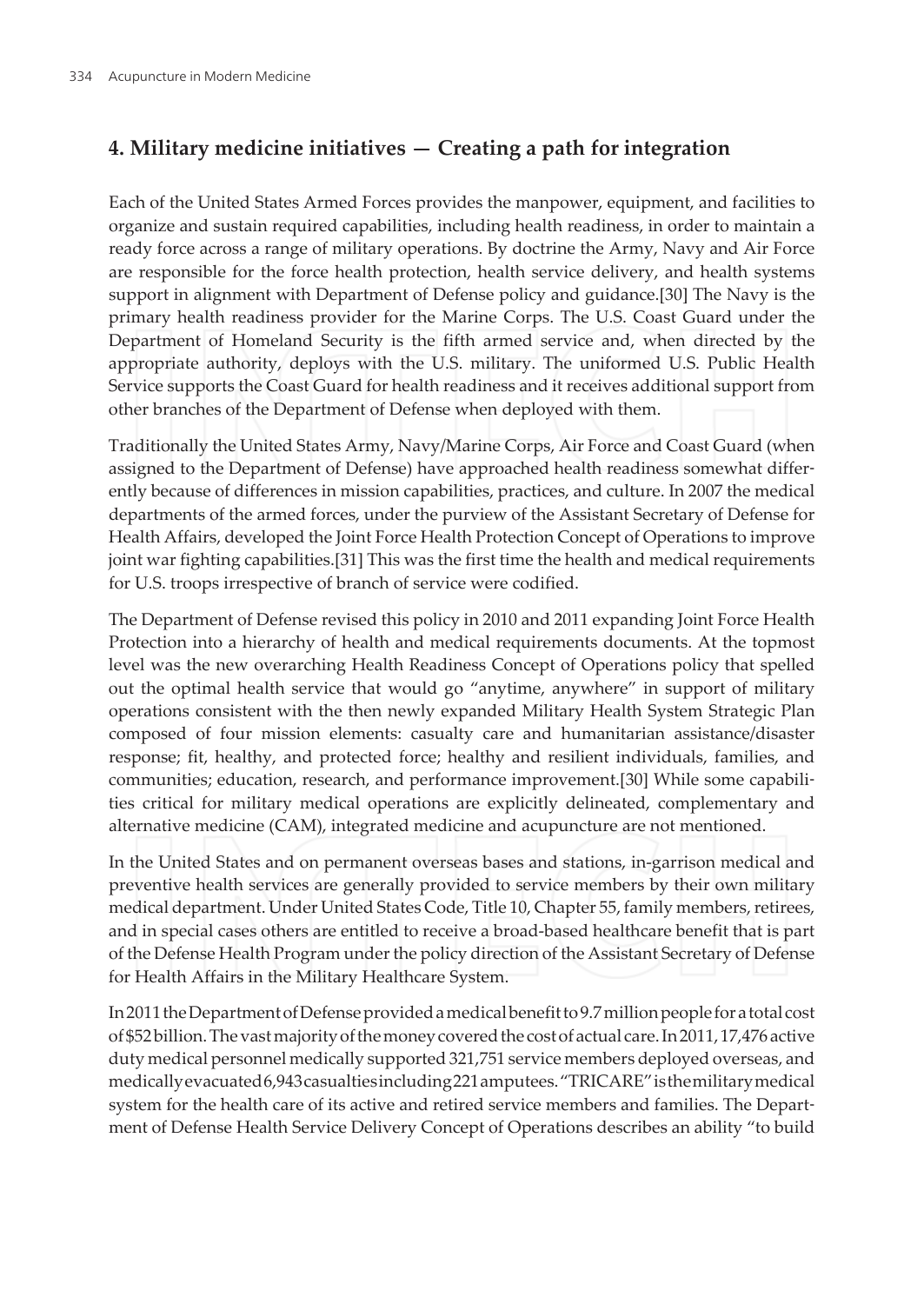healthy communities by managing and delivering the health benefit, through the use of military treatment facilities, and the TRICARE network of healthcare providers."[32]

The former Army Surgeon General, LTG Eric B. Schoomaker, chartered the Army Pain Management Task Force in August 2009 to develop and recommend strategies for "comprehensive pain management that is holistic, multidisciplinary, and multimodal in its approach, utilizes state of the art/science modalities and technologies, and provides optimal quality of life for Soldiers and other patients with acute and chronic pain." The Task Force included a variety of medical specialties and disciplines predominantly from the Army but included representatives from the Navy, Air Force, TRICARE Management Activity, and Veterans Health Administration (VHA) as well.

The Task Force reviewed pain management in the United States, concluding that variability is common depending on provider and medical care delivery system factors. The report found that pain can be effectively managed by over the counter and prescription medications but that there are unintended consequences to the overreliance on them, with abuse highest in the 18-25 year old age demographic that encompasses many war casualties. The report acknowledged patients' interest in treatments other than or in addition to medication, with CAM a popular option.

Many of the Military Health System's (MHS) challenges with pain management are very similar to those faced by other medical systems, but the MHS also faces some unique issues because of its distinctive mission, structure and patient population. For example:

- The nation expects the MHS to provide the highest level of care to those carrying war's heaviest burdens.
- The transient nature of the military population, including patients and providers, makes continuity of care a challenge for military medicine.
- Pain management challenges associated with combat polytrauma patients require integrated approaches to clinical care that cross traditional medical specialties, not all of which are universally available across the MHS.

[The Army Medical Command] and MHS lack a comprehensive pain management strategy that addresses current deficiencies. As a result, pain management initiatives are fragmented often driven by local champions and subject to retirements, changes of command, and annual budget priorities for their continued existence.[33] (page E-2)

The Army Pain Management Task Force concluded that "improving pain management across the DoD will require a significant reorganization, education, and training effort that will be most effective if pursued as a part of a DoD and [Veterans Health Affairs] partnership." Additional pain medicine specialists would be needed as would support teams. The teams would manage pain employing a biopsychosocial model of care evolving the standard of care pain management to one not excessively rely on medication and creates a collaborative interdisciplinary approach among providers from differing specialties.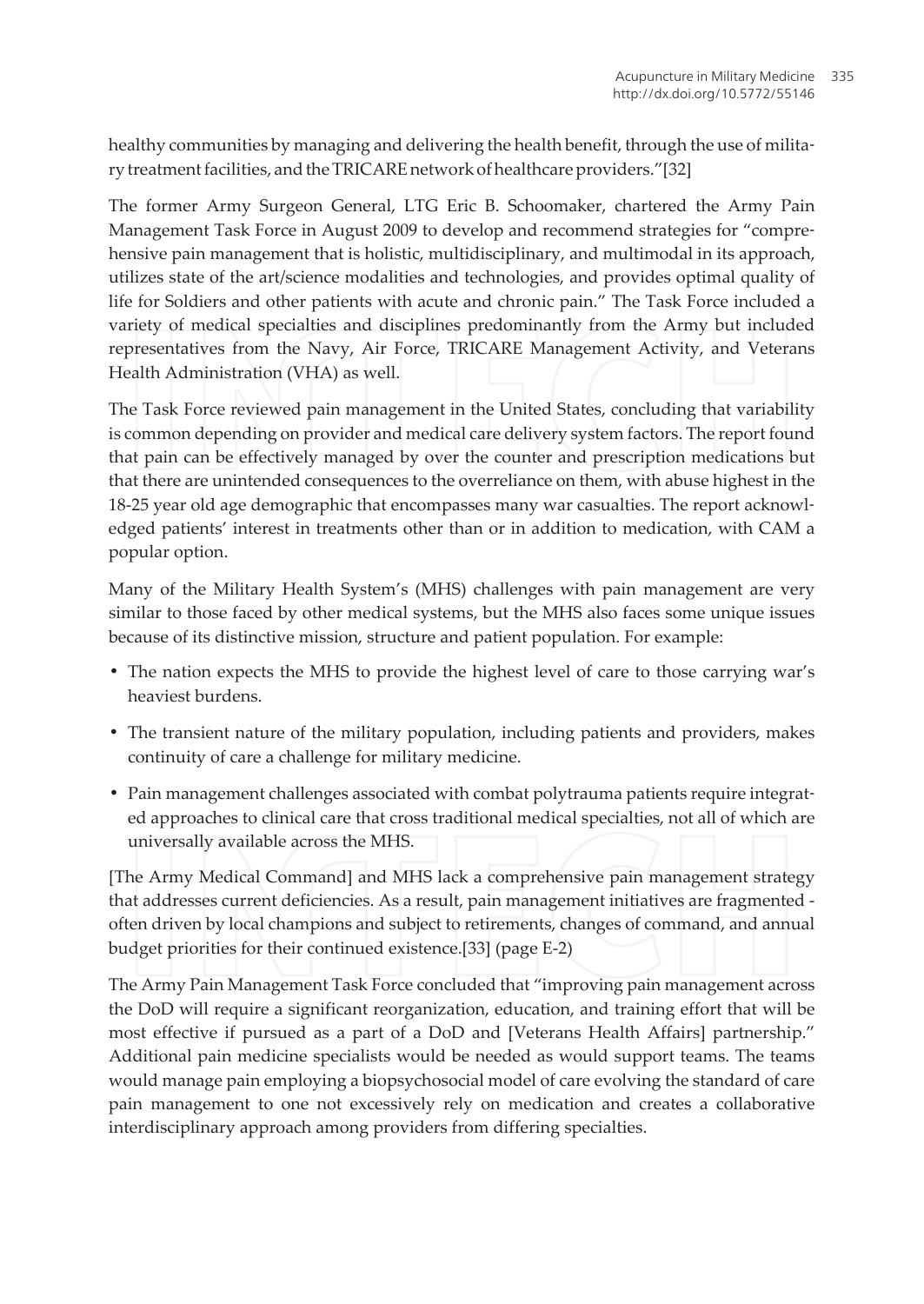The Task Force encouraged the DoD to responsibly explore safe and effective use of advanced and non-traditional approaches to pain management and to "support efforts to make these modalities covered benefits once they prove safe, effective and cost efficient."<sup>5</sup> (page E-2)

The Army urged DoD to "establish pain as a priority, with an urgency that leads to practice changes" with attention of prevention, prompt and appropriate treatment to relieve acute pain and eliminate progression to chronic pain when possible. Cooperation between the DoD and VHA would lead to shared common educational materials, venues, protocols, and formularies providing "a standardized DoD and VHA vision and approach to pain management to optimize the care for Warriors and their Families."<sup>5</sup> (page E-3)

In the body of the Task Force Report, acupuncture is specifically identified among 109 recommendations. The recommendation for standardized minimum training, skill attainment and credentials includes acupuncture, spinal manipulation and an expansion of treatment modalities to include CAM and integrative medicine.<sup>5</sup> (page 19). Training, skills and credentials are necessary preconditions to a holistic integrative multi-modal patient-centered care plan. Acupuncture, Yoga/Yoga Nidra, non-allopathic chiropractic care, therapeutic massage, biofeedback, and the mind-body techniques of meditation and mindfulness, combined active and passive modalities, are recommended Tier 1 modalities: the highest level of supporting scientific evidence.<sup>5</sup> (page 44).

The Army Medical Command issued a directive to the Army direct medical care system to engage in a comprehensive pain management campaign plan. The issuance took the format of an Army operational order.[34] The campaign plan included acupuncture and yoga as modalities to reduce overreliance on medication. The operational order provided the mechanism and authority to make acupuncture available in Army military treatment facilities, for credentialing acupuncturists and or other providers to add acupuncture as a privilege when trained and skilled.

In a June 2011 meeting to discuss improving pain management for Warriors and Veterans through the use of integrative medicine General Schoomaker remarked, "This is a unique, historic moment to capitalize on what we know works to effectively treat pain. It marks the beginning of a cultural shift in how health care is practiced in the military."[35]

The Army Surgeon General's establishment of the Pain Management Task Force coincided with the U.S. Congress' passage of the National Defense Authorization Act for 2010. The final version of that bill, signed into law by the President, included Section 711, which required the Secretary of Defense to develop and implement a comprehensive pain management policy for the Military Health System and to report on its progress to Congress.

While each service has introduced integrative medicine therapies into their pain management paradigm, the U.S. Army Medical Command currently has the strongest mandate for integration with unequivocal support in terms of policy, procedures and resources for acupuncture, yoga, and other alternative pain management modalities that have an adequate base of evidence. The goals of the Army campaign are to meet patient demand for complementary and alternative medicine that is integrated holistically into the lives of Soldiers and family members, and to reduce excessive use, or supplement judicious use of pain medications. The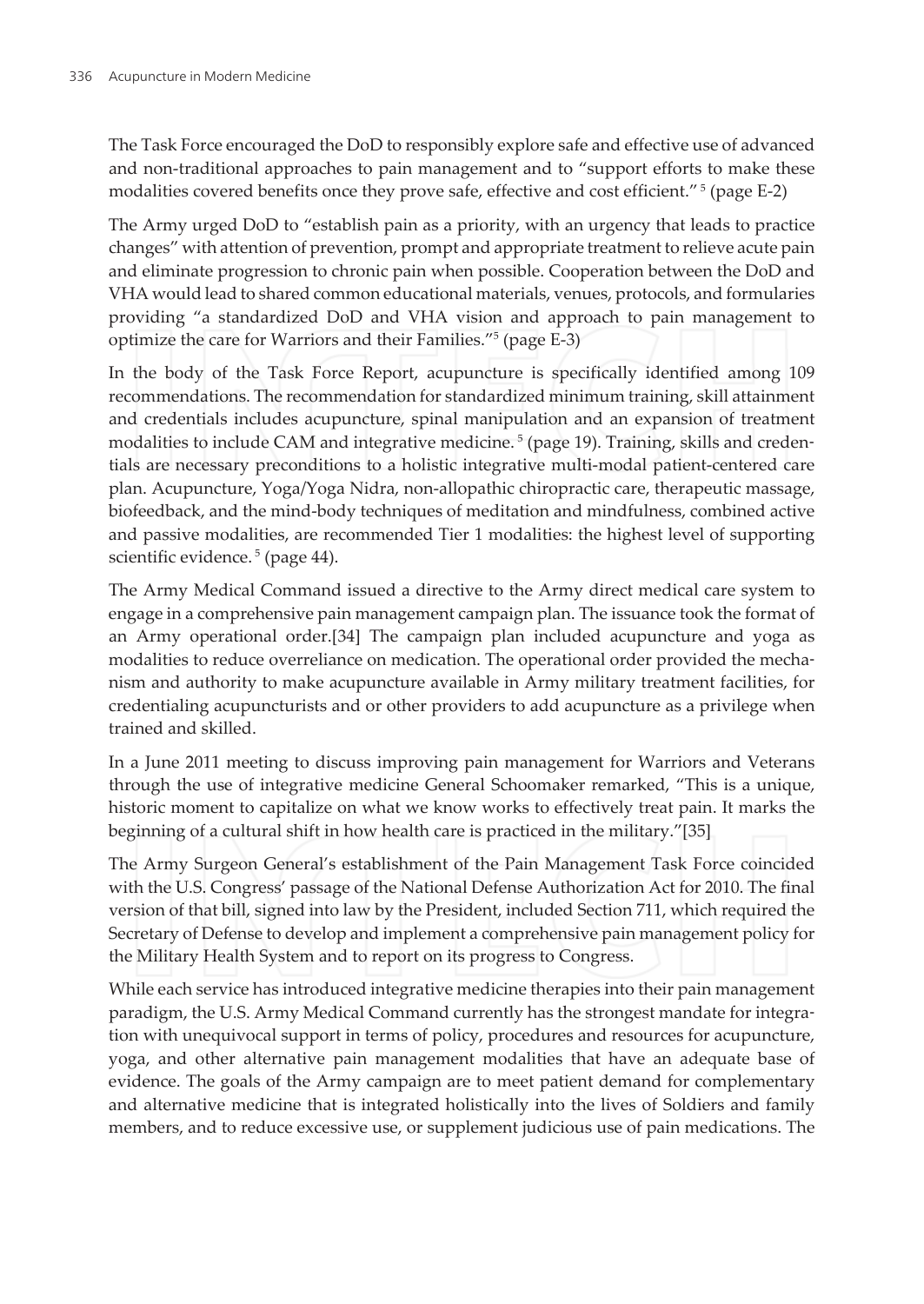Army Task Force recommended changing the paradigm of pain management to include patient activities in addition to therapy delivered passively by a provider.

The military health benefit continues to evolve, and is based on evidence of efficacy and cost effectiveness. Traditional Chinese Medicine and acupuncture are not yet covered benefits of the TRICARE military health system, but acupuncture in one form or another is available to some beneficiaries on a limited basis within some military treatment facilities. The challenge for proponents of acupuncture and those who seek its benefits is that access is dependent on local factors: i.e., acceptability of the practice in the eyes of local military medical leaders, local credentials and privileging policies, referral mechanisms, and most importantly the availability of acupuncture practitioners.

The challenge of access to acupuncture services is also a challenge of training. Increasing the number of providers trained in acupuncture will in turn increase the availability of acupuncture. Within the last decade, the U.S. Air Force has committed a number of resources to increasing acupuncture availability and training.

The impetus for increased acupuncture availability began with establishment of the first ever, full-time, medical acupuncture clinic at Andrews Air Force Base, Maryland in 2002. Through the efforts of two medical acupuncturists Col (Ret) Richard Niemtzow, MD, PhD, MPH and Col (Ret) Stephen M. Burns, MD the clinic offered acupuncture treatments aimed at addressing pain in a more holistic way. The clinic, due to growing demand for acupuncture and reported benefits [36] recently transitioned into an Acupuncture Center (AC).

In addition to the direct offering of acupuncture through the AC, and because of the success of the AC, the Air Force in 2009 sponsored the training of 44 active duty military physicians in medical acupuncture. Representatives from all three services - Army, Navy, Air Force, and a variety of medical specialties participated in the training. The Navy's Bureau of Medicine and Surgery offered a similar training program in 2009-2010 to Navy participants [37].

These training programs generated a cadre of military physicians now capable of offering acupuncture services. However the time constraints of current clinical practice (approximately 10 to 20 minutes per patient) presents a challenge to physicians offering a more traditional acupuncture treatment that includes a comprehensive diagnostic evaluation and treatment [37]. Additionally, military physicians practice in a number of austere training and combatoperational environments that are not always conducive to a traditional acupuncture treatment; and the frequent deployments and military household moves render a transitory nature to patients, making follow-up more difficult. In response to these clinical challenges, a number of simple, standardized acupuncture protocols have been developed [37]. While these approaches may not take advantage of the complete holistic models needed, they do offer new, non-drug and non-stigmatizing options for pain and are scalable to a large population. The Samueli Institute is currently testing the effectiveness of this standardized approach compared to a more holistic acupuncture model and conventional care on pain in service members with TBI. This research will help determine the "dose" and framework needed for delivery of acupuncture in the most efficient manner.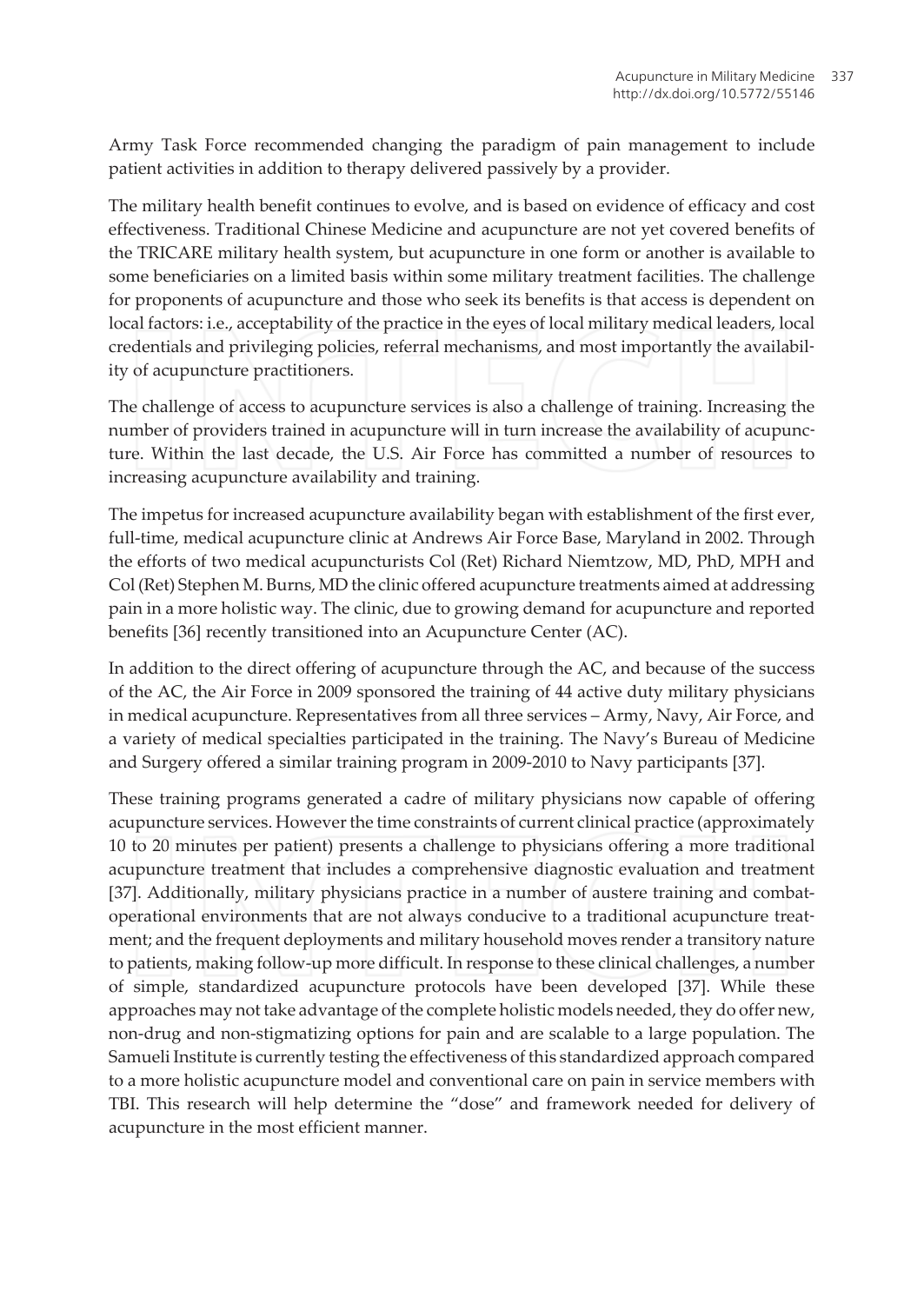In addition, the military is using other acupuncture approach models. These include the Helms Medical Institute auricular trauma protocol (ATP) [38] which is an ear acupuncture protocol in which needles are administered sequentially to the following points: hypothalamus, amygdala, hippocampus, Master Cerebral, and Point Zero. The needles are typically left in for 30-120 minutes. The rationale for this protocol is based on the concept that the three affected neurological structures in traumatic stress – amygdala, hippocampus, and prefrontal cortex – are correlated with somatotopic reflex zones found on the ears. The "Koffman Cocktail" is a bilateral, 4-point acupuncture protocol developed by U.S. Navy Capt Robert L. Koffman, MD which has been suggested to be a calming and centering treatment [37]. The best known of these standardized protocols is battlefield acupuncture (BFA). BFA is a bilateral, 5-point ear acupuncture protocol aimed at addressing a number of pain conditions [39]. The following acupuncture points are sequentially administrated: Cingulate Gyrus, Thalamus point, Omega 2, Point Zero, and Shen Men. Either the left or right ear is chosen for the placement of the needles, or the needles are administered bilaterally until pain attenuation is reached. BFA was developed by Dr. Niemtzow and has demonstrated preliminary success for a number of refractory pain conditions [40], and has been associated with improved quality of life [36].

The additional expressed appeal of these simple, standardized acupuncture protocols lies in the ability to teach a variety of providers who have no formal acupuncture training. The Air Force Medical Service, through the Acupuncture Center, has begun to teach "mini-courses" in BFA. The course is conducted by medical acupuncturists who have been trained in BFA and have used it extensively in their own practice. The BFA course is typically conducted over a one or two day time period and instruction includes background on the mechanistic theory of BFA and a supervised clinical practice [37].

While these initiatives represent a profound change in military medicine in terms of approach and delivery, how they are affecting acupuncture availability and utilization across the military is unclear. Currently there has been no formal analysis of acupuncture availability or utilization. However a number of media reports have documented the availability and use of acupuncture throughout the military. These reports detail stories of both the front line and state side use of acupuncture for PTSD, mild TBI, and pain.

On the front line, acupuncture has been used to treat PTSD and mild TBI at the Concussion Restoration Care Center (CRCC), Camp Leatherneck, Afghanistan. The CRCC is part of a joint Navy-Marine Corps effort, Operation Stress Control and Readiness Program, in which psychiatrists and psychologists are placed within combat teams to provide mental health care to troops in Afghanistan<sup>[41]</sup>. The former director of CRCC reported that, of the troops he personally treated, a majority of them experienced improvements in sleep and decreases in anxiety levels and frequency of headaches. Another story details acupuncture being used by a military physical therapist to treat service members at the Courage Clinic, Camp Victory, Iraq[42]. More recently acupuncture has begun to be offered to patients and crewmembers aboard the Military Sealift Command hospital ship USNS Mercy in Vietnam for pain and associated ailments[43]. Acupuncture was also used for pain management and stress relief aboard the hospital ship USNS Comfort as part of a humanitarian and civic assistance mission[44].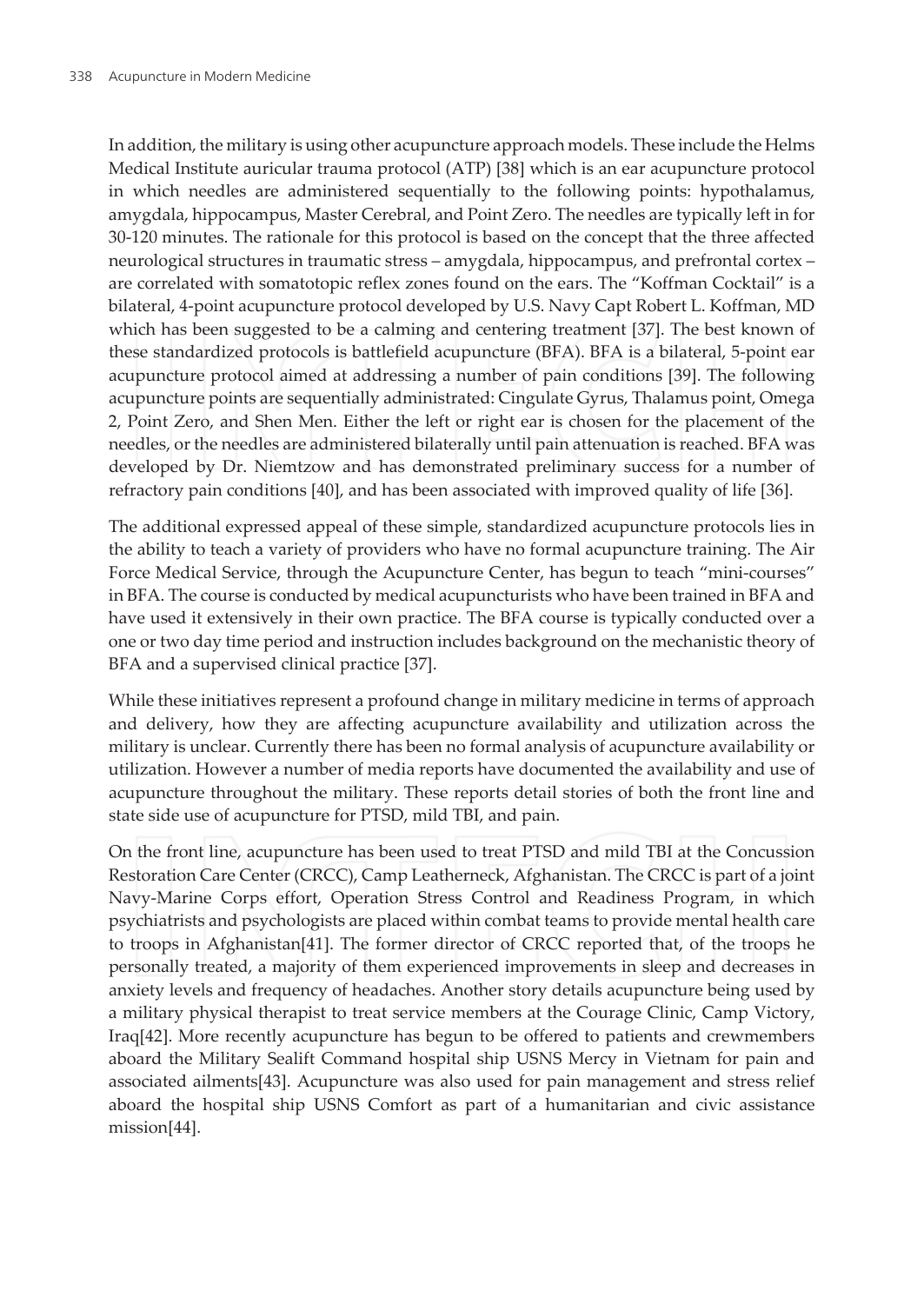In the U.S. acupuncture has been used at a number of military treatment facilities (MTFs) as a part of holistic, multi-disciplinary programs. As mentioned earlier, the Acupuncture Center at Joint Andrews Base has utilized acupuncture for a number of pain conditions, sleep, and psychological issues[36]. At Walter Reed National Naval Medical Center (WRNNMC) acupuncture has been used for phantom limb pain and it is used in the Specialized Care Program (SCP) at the Deployment Health Clinical Center. The SCP is a three-week, multidisciplinary, therapy program for service members with post-deployment health concerns[45]. At the National Intrepid Center of Excellence in Bethesda, Maryland acupuncture is used for treating stress and psychological disorders such as TBI and post-traumatic stress[46]. In Texas acupuncture is part of the medical care offered to the Warrior Transition Brigade at Ft. Hood for pain management and stress relief[47] and it is part of the Integrative Medicine Center (IMC) at Ft. Bliss. The IMC was the first physical health and integrative medicine clinic in the Department of Defense when it opened its doors approximately six years ago[48]. Also, the Naval Medical Center San Diego (NMCSD) has been offering acupuncture since 1999 for the treatment and management of pain[49] and just this year acupuncture was reported to be one of the complementary therapies offered in the Wounded Warrior Program at Naval Hospital Camp Pendleton[50].

An unpublished paper[51] examining the differences in the amount of services utilized between non-acupuncture and acupuncture patients for the same diagnosis within the DoD provides information, albeit preliminary and limited, on acupuncture availability and impact on cost from the perspective of a military treatment facility (MTF). The paper reports that in 2008 the DoD had more than 40 licensed acupuncturists and that acupuncture was offered at 40 different MTFs. Data on acupuncture utilization revealed that in 2008 there were 12,209 clinical encounters that received an acupuncture code (Common Procedural Terminology (CPT code). The majority of this patient population was between the ages of 20 and 49 and active duty personnel. The top three diagnoses accompanying acupuncture codes were for low back pain, fibromyalgia (myalgia), and neck pain. The author highlighted possible reasons for the increased encounters by patients receiving acupuncture: 1) those who receive acupuncture usually do so as part of a program of other therapies that would result in more encounters and 2) patients who elect to utilize acupuncture usually tend to do so as a last resort therefore their conditions are usually more difficult to treat and are associated with increased encounters.

The paper concluded that patients who received acupuncture had more encounters resulting in an increase of "revenue" for MTFs of approximately \$2 million as calculated in the study [51]. The fact that the study did not address per patient per year government costs or opportunity cost for the MTF prevents definitive conclusions to be drawn. While the limited analysis reported in this paper sheds some preliminary light on the cost impact of acupuncture on the military health system, there has yet to be a rigorous, comprehensive assessment of cost analyses of acupuncture across the DoD. Recent economic analyses of acupuncture within civilian health care systems have found it to be cost-effective for chronic pain[51], low back pain[52] [53], headache[54], and neck pain[55].

The integration of any new therapy into an existing system of care requires continued evaluation and assessment. While there has been a considerable amount research examining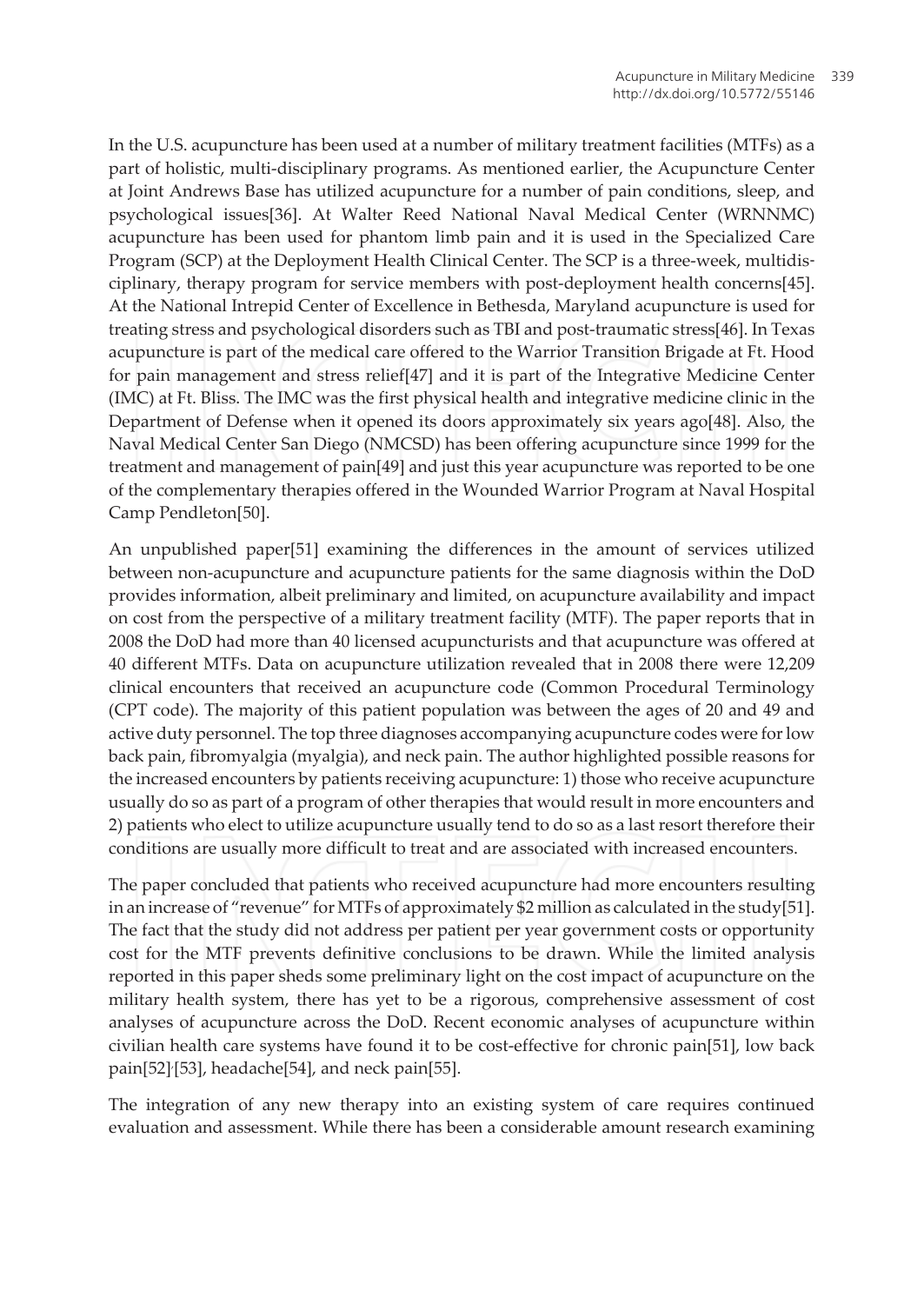the effectiveness of acupuncture conducted in the civilian population, there has been a paucity of acupuncture research conducted in the military population. A review conducted to assess the quantity and quality of acupuncture research within the military and veteran populations found a total of only two RCTs, two observational studies, and four descriptive studies[56]. The mixed quality of these studies did not allow the authors to draw any definitive conclusions regarding the effect of acupuncture. However the review did note that there are indicators pointing to an increase in acupuncture research within these populations. A quick search of the clinicaltrials.gov database (a database that provides the public with information about current ongoing clinical research studies) found approximately a dozen trials examining the effectiveness of acupuncture for a wide range of conditions including sleep, quality of life, sore throat, gastro-esophageal reflux disease (GERD), Gulf War Illness, and acute pain.

Additionally the review highlighted a select number of completed or ongoing studies that examined acupuncture for pain and stress disorders. Studies included an observational trial conducted in 2005 evaluating the benefits of acupuncture offered through the Acupuncture Center at the Joint Andrews Base for acute and chronic pain in active duty military personnel, dependents, and retirees. Significant reductions in pain and improved quality of life scores were reported[36]. A number of studies have been completed however the results have yet to be published. They include a pilot study evaluating the feasibility of integrating BFA into the aeromedical evacuation system from Ramstien Air Base, Germany to Joint Andrews Base and another pilot study examining acupuncture for phantom limb pain that yielded promising preliminary data. In 2006 a RCT evaluated acupuncture for PTSD in a cohort of service members and the results were presented at a symposium in 2008. Finally the review mentioned an exploratory, randomized study to examine the effectiveness of acupuncture for TBI related headache in an active duty population at Walter Reed National Naval Medical Center that began in 2011[56]. Of particular interest is the design of this study which will compare a standardized ear acupuncture technique (developed by a medical acupuncturist) to an individualized, semi-standard acupuncture protocol (developed by a licensed acupuncturist and psychiatrist)[57]. While headache is the primary outcome of this study additional secondary measures examining sleep, stress, depression, and anxiety will be collected.

While these reports of current and ongoing research will add valuable information in terms of acupuncture effectiveness, a significant gap remains between how acupuncture is being utilized and the amount of acupuncture research that has been conducted in military populations. An increase in research efforts will be required to determine if these military initiatives are successfully being translated into improved health outcomes and cost savings.

#### 5. Conclusion

The initiatives discussed in this chapter represent recognition by the military health system that successful pain management requires a more comprehensive, holistic approach. They also represent a clear commitment by the military to augment the current health care system to allow for the inclusion of these therapies as complements to conventional pharmacological and multi-disciplinary approaches.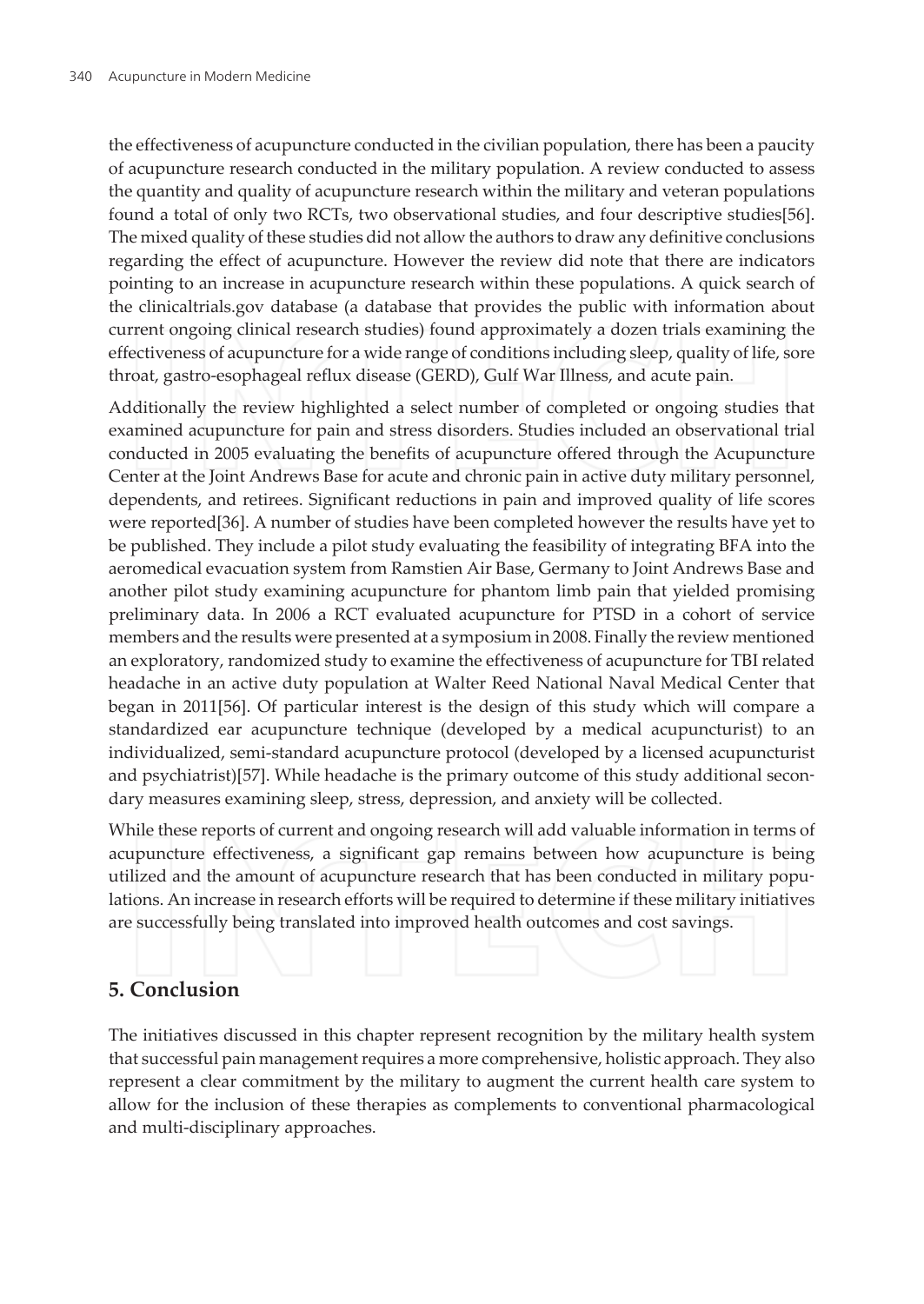As it has been noted here and elsewhere [58] many barriers still exist and will need to be addressed before full integration is realized. They include increasing the availability of acupuncture through changes in credentialing and privileging polices for those already trained and increasing acupuncture training opportunities; developing curricula to educate medical students and current providers in integrative therapies; and to develop assessment tools that capture effectiveness outcomes and impact outcomes (utilization and cost/benefit analyses). As of August 2012 evidence-based complementary modalities are not yet a TRICARE (health care program for Uniformed Service members, retirees and their families worldwide) benefit.

### Acknowledgements

The authors would like to thank Doug Cavarocchi for his assistance in the preparation of this manuscript. This work is supported by the U.S. Army Medical Research and Materiel Command under Award No. W81XWH-06-1-0279 to Samueli Institute. The views, opinions and/or findings contained in this work are those of the author(s) and should not be construed as an official Department of the Army position, policy or decision unless so designated by other documentation

#### Author details

Alexandra M. York<sup>1</sup>, Kevin G. Berry<sup>1</sup>, Rick C. Welton<sup>1</sup>, Joan A. G. Walter<sup>1</sup>, Richard C. Niemtzow<sup>2</sup> and Wayne B. Jonas<sup>1</sup>

1 Samueli Institute, USA

2 United States Air Force Acupuncture Center, Joint Base Andrews, USA

#### **References**

- [1] CDC National Center for Health Statistics Press OfficeNew Report Finds Pain Affects **Millions** of Americans.  $(2006).$ http://www.cdc.gov/nchs/pressroom/06facts/ hus06.htmAccessed August 8, 2012.
- [2] Peter, D. Hart Research Associates. Americans Talk About Pain. (2003). http:// www.researchamerica.org/uploads/poll2003pain.pdf.Accessed August 8, 2012.
- [3] Sehgal, N, Manchikanti, L, & Smith, H. S. Prescription opioid abuse in chronic pain: a review of opioid abuse predictors and strategies to curb opioid abuse. Pain Physician. Jul (2012). Suppl): ES, 67-92.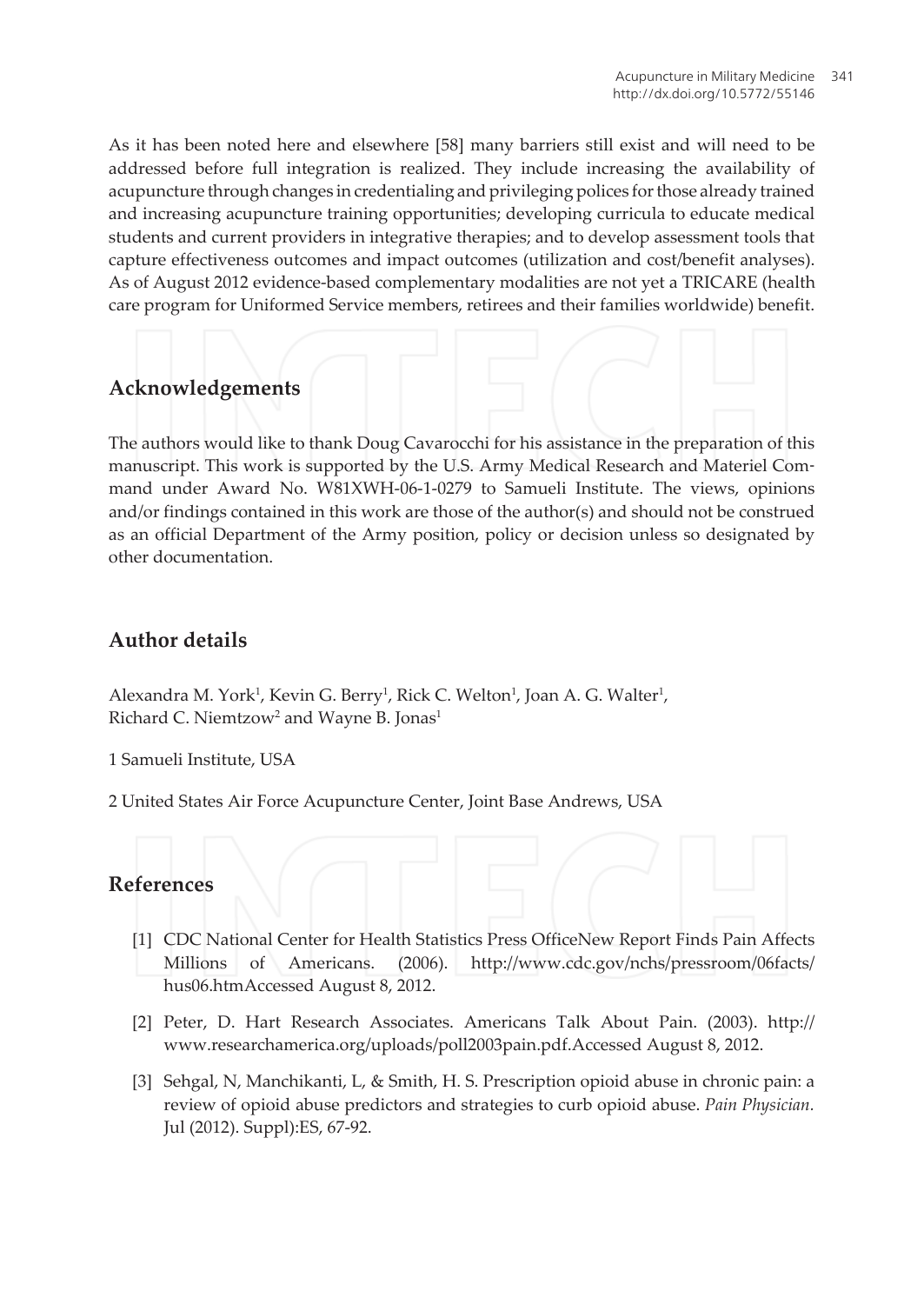- [4] Office of The Army Surgeon General. (2010). Report to Surgeon General: Pain management Task Force Report: Providing a standardized DoD and VHA vision and approach to pain management to optimize the care for warriors and their families.
- [5] Grahek, N. Feeling Pain and Being in Pain. 2nd ed: MIT Press; (2007).
- [6] Gatchel, R. J. Perspectives on pain: a historical overview. In: R.J. Gatchel DCT, ed. Psychosocial Factors in Pain: Cretical Perspectives. New York, NY: Guilford Press; (1999)., 1999, 3-17.
- [7] Turk, D, & Okifuji, A. Psychological factors in chronic pain: evolution and revolution. J Consult Clin Psychol. (2002). , 70, 678-690.
- [8] Jonas, W, Walter, J, Fritts, F, & Niemtzow, R. Acupuncture for the Trauma Spectrum Response: Scientific Foundations, Challenges to Implementation. Medical Acupuncture. (2011)., 23(4), 249-262.
- [9] Armed Forces Health Surveillance CenterCauses of medical evacuations from Operations Iraqi Freedom (OIF), New Dawn (OND) and Enduring Freedom (OEF), active and reserve components, U.S. Armed Forces, October 2001September 2010. Washington, D.C.February, (2011).
- [10] Hauret, K. G, Taylor, B. J, Clemmons, N. S, Block, S. R, & Jones, B. H. Frequency and causes of nonbattle injuries air evacuated from operations iraqi freedom and enduring freedom, u.s. Army, Am J Prev Med. Jan (2010). Suppl): S94-107., 2001-2006.
- [11] Clark, M. E, Walker, R. L, Gironda, R. J, & Scholten, J. D. Comparison of pain and emotional symptoms in soldiers with polytrauma: unique aspects of blast exposure. Pain Med. Apr (2009)., 10(3), 447-455.
- [12] Black, I. H, & Mcmanus, J. Pain management in current combat operations. Prehosp Emerg Care. Apr-Jun (2009)., 13(2), 223-227.
- [13] Nicholas, M. K, Molloy, A. R, & Brooker, C. Using opioids with persisting noncancer pain: a biopsychosocial perspective. Clin J Pain. Feb (2006). , 22(2), 137-146.
- [14] Becker, W. C, Fiellin, D. A, Gallagher, R. M, Barth, K. S, Ross, J. T, & Oslin, D. W. The association between chronic pain and prescription drug abuse in Veterans. Pain Med. Apr (2009)., 10(3), 531-536.
- [15] Doa, J, Carey, B, & Frosch, D. For Some Troops, Powerful Drug Cocktails Have Deadly Results. New York Times(2011). A1.
- [16] Bray, R. M, Pemberton, M. R, Lane, M. E, Hourani, L. L, Mattiko, M. J, & Babeu, L. A. Substance Use and Mental Health Trends Among U.S. Military Active Duty Personnel: Key Findings From the 2008 DoD Health Behavior Survey. Military Medicine.  $(2010)$ ., 175 $(6)$ , 390-399.
- [17] Garamone, J. Military Medicine Works on Managing Pain. (2011). http:// www.defense.gov/news/newsarticle.aspx?id=65812Accessed August 8, 2012.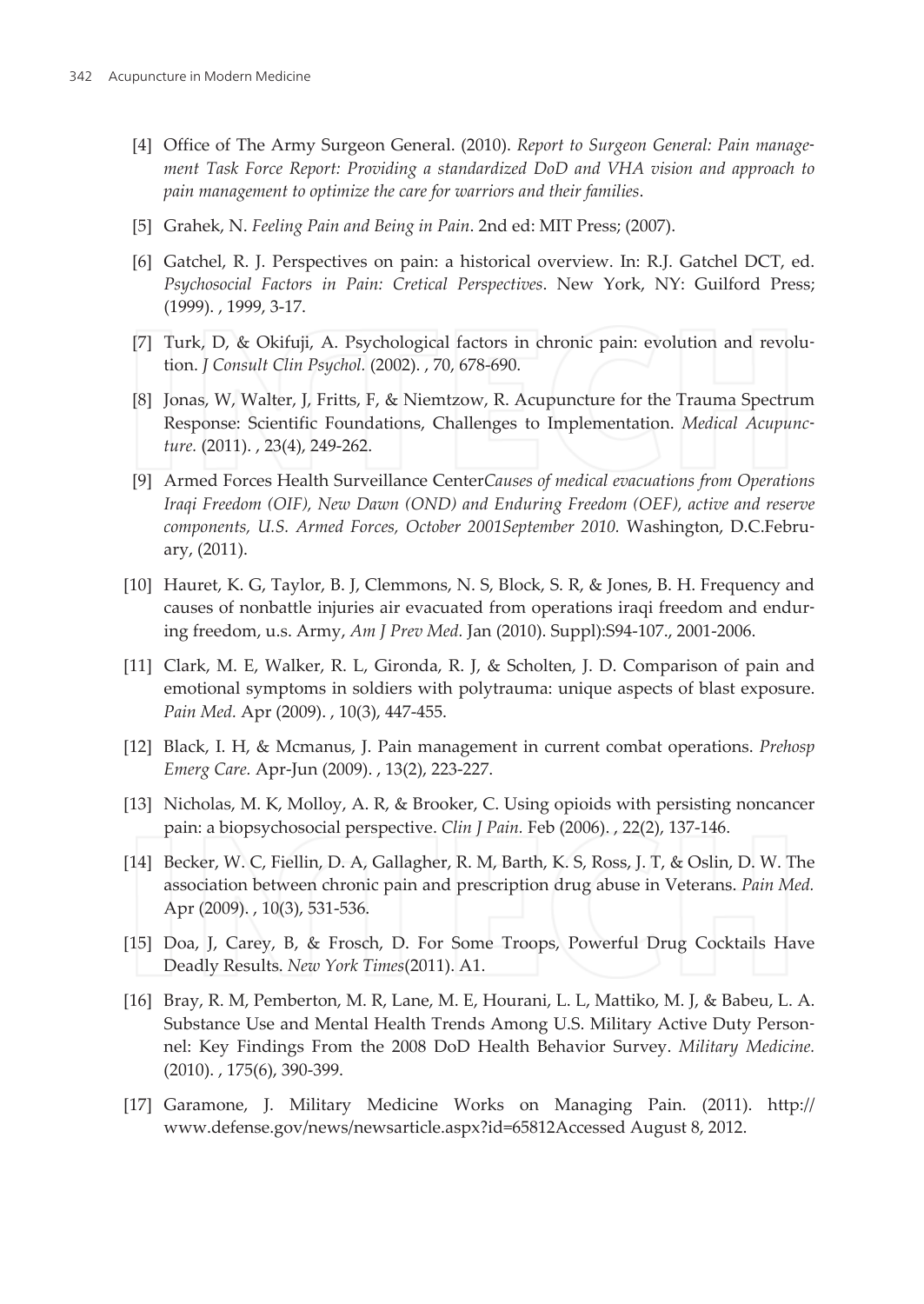- [18] Whorton, J. C. Nature Cures: The History of Alternative Medicine in America: Oxford University Press; (2004).
- [19] Eisenberg, D. M. Davis, R. B. Ettner, S. L. et al. Trends in alternative medicine use in the United States, 1990-1997; results of a follow-up national survey, *IAMA*. Nov 11  $(1998)$ .,  $280(18)$ ,  $1569-1575$ .
- [20] Kaptchuk, T. J. The Web That Has No Weaver: McGraw-Hill; (2000).
- [21] Park, J, Linde, K, Manheimer, E, et al. The status and future of acupuncture clinical research. J Altern Complement Med. Sep (2008). , 14(7), 871-881.
- [22] Schnyer, R, Lao, L, Hammerschlag, R, et al. Society for Acupuncture Research: 2007 conference report: "The status and future of acupuncture research: 10 years post-NIH Consensus Conference". J Altern Complement Med. Sep (2008)., 14(7), 859-860.
- [23] Ezzo, J, Berman, B, Hadhazy, V. A, Jadad, A. R, Lao, L, & Singh, B. B. Is acupuncture effective for the treatment of chronic pain? A systematic review. Pain. Jun (2000). 86(3), 217-225.
- [24] Hopton, A. MacPherson H. Acupuncture for chronic pain: is acupuncture more than an effective placebo? A systematic review of pooled data from meta-analyses. Pain Pract. Mar-Apr (2010)., 10(2), 94-102.
- [25] Lee, M. S, & Ernst, E. Acupuncture for pain: an overview of Cochrane reviews. Chin J Integr Med. Mar (2011)., 17(3), 187-189.
- [26] Pilkington, K, Kirkwood, G, Rampes, H, Cummings, M, & Richardson, J. Acupuncture for anxiety and anxiety disorders--a systematic literature review. Acupunct Med. Jun (2007).
- [27] Pilkington, K, Kirkwood, G, Rampes, H, Cummings, M, & Richardson, J. Acupuncture for anxiety and anxiety disorders- A systematic literature review. Acupuncture in Medicine. (2007).
- [28] Smith, C. A, Hay, P. P, & Macpherson, H. Acupuncture for depression. Cochrane database of systematic reviews (Online). (2010). CD004046.
- [29] Kaptchuk, T. J. Placebo studies and ritual theory: a comparative analysis of Navajo, acupuncture and biomedical healing. Philos Trans R Soc Lond B Biol Sci. Jun 27 (2011)., 366(1572), 1849-1858.
- [30] Woodson, J. Health Readiness Concept of Operation (CONOPS). Washington, DC: Office of Stratgic Management Office of Assistant Secretary of Defense (Health Affairs); (2010).
- [31] Smith, D, & Timberlake, G. Joint Force Health Protection Concept of Operations. Washington, DC: Joint Staff J4 Health Services Support Division; (2007).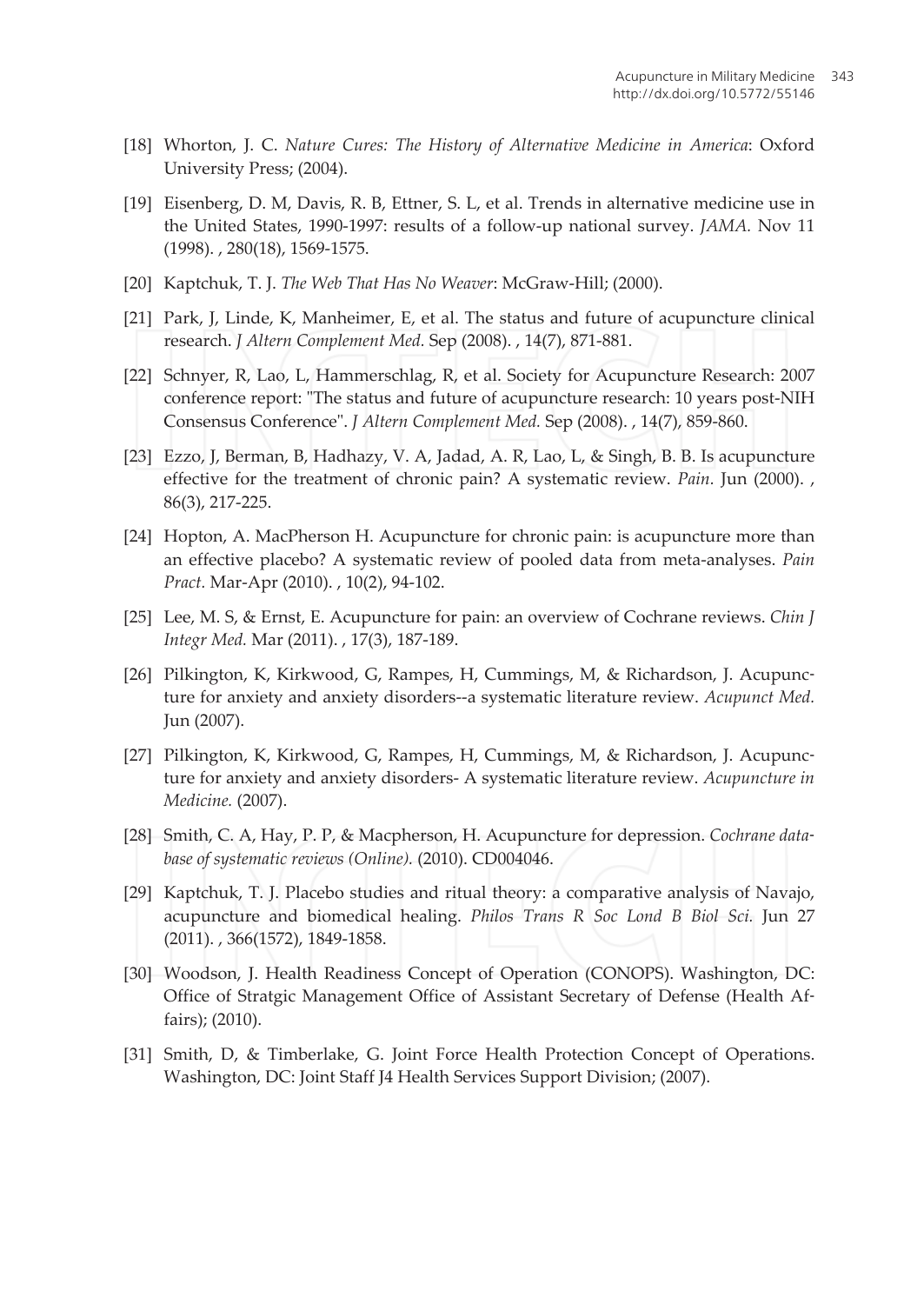- [32] Woodson, J. Health Service Delivery Concept of Operations (CONOPS). Washington, DC: Office of Strategic Managment Office of the Assistant Secretary of Defense (Health Affairs); (2011).
- [33] Thomas, R. Pain Managment Task Force: Final Report May 2010. Washington, DC: Army Medical Command; (2010).
- [34] Jones, D. J. OPERATION ORDER 10-76 (USAMEDCOM COMPREHENSIVE PAIN MANAGEMENT CAMPAIGN PLAN). Washington, DC: US Army Medical Command; (2010).
- [35] Military to Implement Integrative Medicine for Comprehensive Pain ManagementThe Bravewell Collaborative (2010). http://www.bravewell.org/current projects/ military medicine/.Accessed August 5, 2012, 2012.
- [36] Niemtzow, R. C, Burns, S. M, Cooper, J, Libretto, S, Walter, J, & Baxter, J. Acupuncture clinical pain trial in a military medical center: Outcomes. Medical Acupuncture.  $(2008)$ .,  $20(4)$ ,  $255-261$ .
- [37] Pock, A. R. Acupuncture in the U.S. Armed Forces: A Brief History and Review of Current Educational Approaches. Medical Acupuncture. December 20, (2011). , 23(4), 205-208.
- [38] Helms, J. M, Walkowski, S. A, Elkiss, M, Pittman, D, Kouchis, N. S, & Lawrence, B. HMI Auricular Trauma Protocol: An Acupuncture Approach for Trauma Spectrum Symptoms. Medical Acupuncture. December 20, (2011). , 23(4), 209-213.
- [39] Niemtzow, R. C, Litscher, G, Burns, S. M, & Helms, J. M. Battelfield Acupuncture: Update. Medical Acupuncture. (2009). , 21(1), 43-46.
- [40] Goertz, C. M, Niemtzow, R, Burns, S. M, Fritts, M. J, Crawford, C. C, & Jonas, W. B. Auricular acupuncture in the treatment of acute pain syndromes: A pilot study. Mil Med. Oct (2006)., 171(10), 1010-1014.
- [41] Voorhees, C. Acupuncture Makes Strides in Treatment of Brain Injuries, PTSD. Armed with Science (2011). http://science.dodlive.mil/2011/06/20/acupuncture-makesstrides-in-treatment-of-brain-injuries-ptsd-video/Accessed August 6, 2012.
- [42] Bradford, L. Holistic healing offers new alternative to medicine. (2010). http:// www.army.mil/article/34359/Accessed August 6, 2012.
- [43] Feddersen, M. Acupuncturist Re-Visits his Ancient Craft. (2012). http:// www.navy.mil/submit/display.asp?story\_id=68373.Accessed August 6, 2012.
- [44] Grannan, D. Unique Pain Relief Offered to Dominicans on Comfort. (2009). http:// www.navy.mil/submit/display.asp?story\_id=44716.Accessed August 6, 2012.
- [45] DCoE Strategic Communications Wounded Warriors Share their Views on Acupuncture. In: Defense Ceners of Excellence, ed. The DCoE Blog., 20122010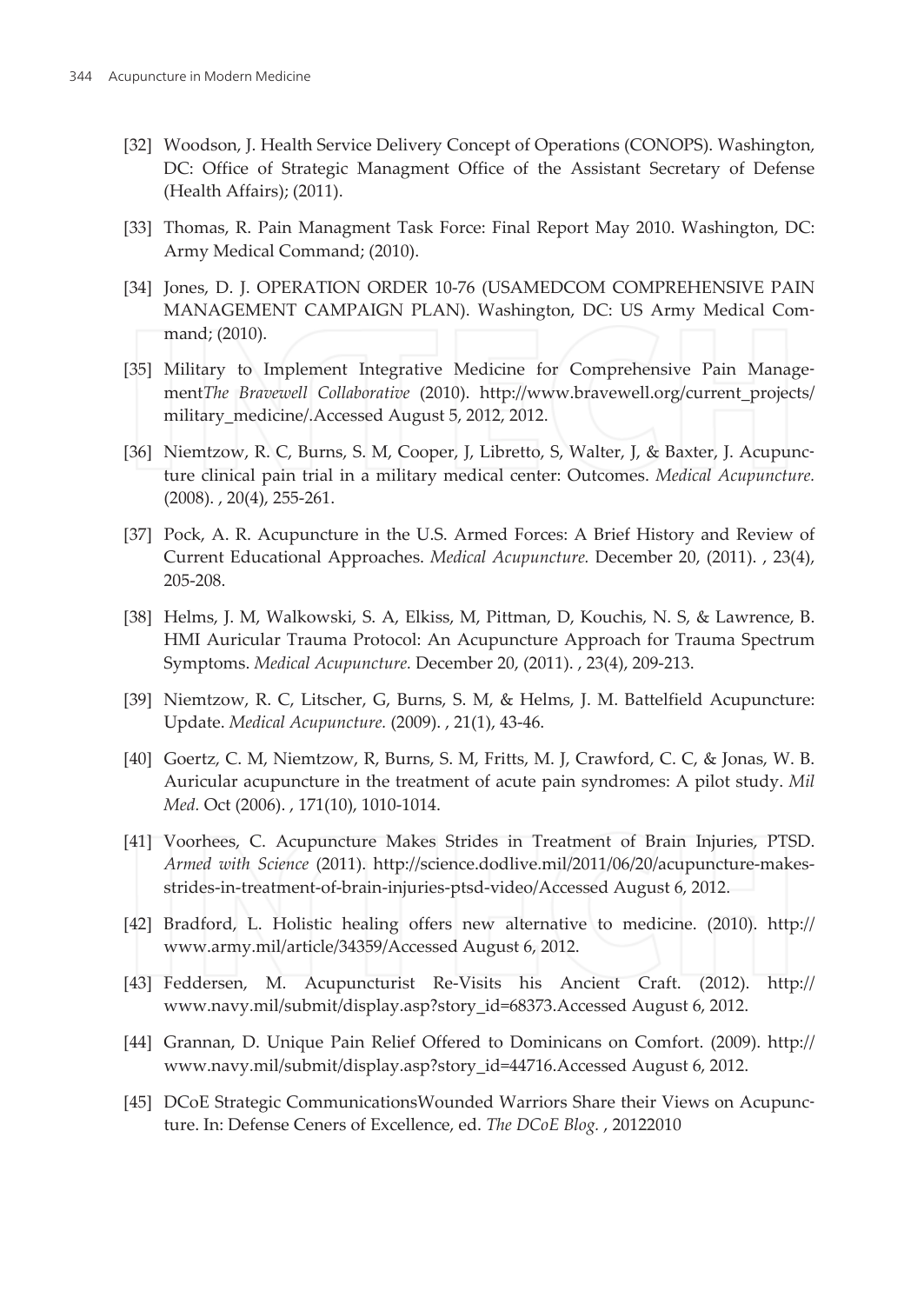- [46] Gantz, S. Navy psychiatrist uses acupuncture to open veterans to healing body and http://www.gazette.net/article/20110706/NEWS/707069991/&tem- $(2011).$ mind. plate=gazette.Accessed August 8, 2012.
- [47] Montgomery, G. Warrior care year-round commitment to Fort Hood's WTB. (2011). http://www.army.mil/article/69918/Warrior care year round commitment to Fort Hood s WTB/.Accessed August 8, 2012.
- [48] Kennemer, J. Fort Bliss Soldiers have integrative medicine options. (2010). http:// www.army.mil/article/35942/fort-bliss-soldiers-have-integrative-medicine-options/ Accessed August 8, 2012.
- [49] Puscian, A. NMCSD Provides an Alternative Medicine.  $(2009)$  http:// www.med.navy.mil/sites/nmcsd/Pages/Did%20You%20Know/ dyk-201002.aspx.Accessed August 8, 2012.
- [50] Calestini, M. Wounded Warrior care at Camp Pendleton is team effort. In: U.S. Navy and Marine Corps Health Care, ed. Navy Medicine Live., 20122012
- [51] Ambrosio, E. M, Bloor, K, & Macpherson, H. Costs and consequences of acupuncture as a treatment for chronic pain: A systematic review of economic evaluations conducted alongside randomised controlled trials. Complement Ther Med. Oct (2012)., 20(5), 364-374.
- [52] Moritz, S, Liu, M. F, Rickhi, B, Xu, T. J, Paccagnan, P, & Quan, H. Reduced health resource use after acupuncture for low-back pain. *J Altern Complement Med.* Nov  $(2011)$ .,  $17(11)$ ,  $1015-1019$ .
- [53] Thomas, K. J. MacPherson H, Ratcliffe J, et al. Longer term clinical and economic benefits of offering acupuncture care to patients with chronic low back pain. Health Technol Assess. Aug (2005). iii-iv, ix-x, , 1-109.
- [54] Witt, C. M, Reinhold, T, Jena, S, Brinkhaus, B, & Willich, S. N. Cost-effectiveness of acupuncture treatment in patients with headache. Cephalalgia. Apr (2008)., 28(4), 334-345.
- [55] Willich, S. N, Reinhold, T, Selim, D, Jena, S, Brinkhaus, B, & Witt, C. M. Cost-effectiveness of acupuncture treatment in patients with chronic neck pain. Pain. Nov  $(2006).$
- [56] York, A, Crawford, C, Walter, A, Walter, J, Jonas, W, & Coeytaux, R. Acupuncture research in military and veteran populations: A Rapid Evidence Assessment of the Literature. Medical Acupuncture. (2011). , 23(4), 229-236.
- [57] Lee, C, Wallerstedt, D, Duncan, A, et al. Design and rationale of a comparative effectiveness study to evaluate two acupuncture methods for the treatment of headaches associated with traumatic brain injury. Medical Acupuncture. (2011). , 23(4), 237-247.